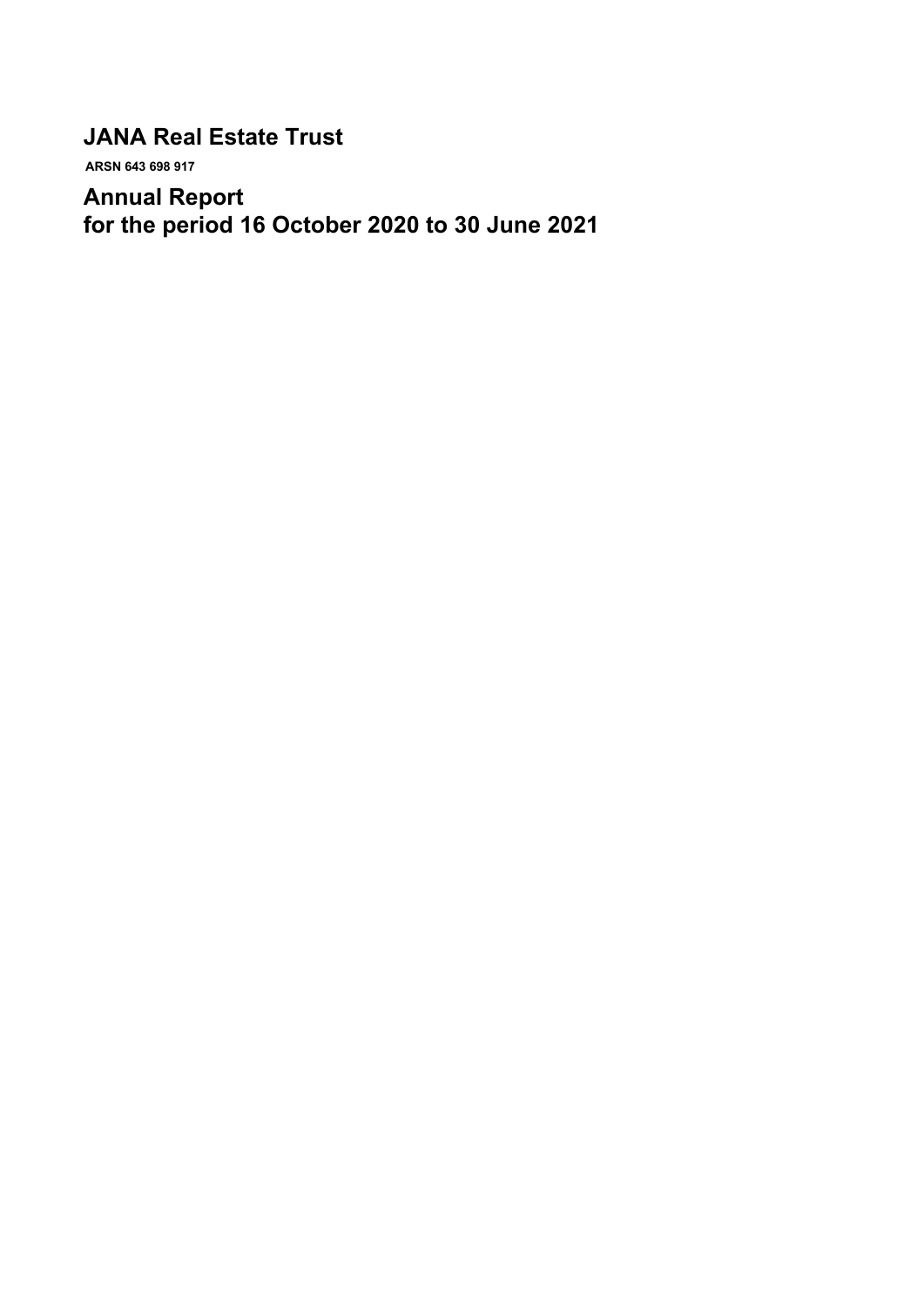# **JANA Real Estate Trust**

 **ARSN 643 698 917**

# **Annual Report for the period 16 October 2020 to 30 June 2021**

| <b>Contents</b>                                                               | Page |
|-------------------------------------------------------------------------------|------|
|                                                                               |      |
| Directors' report                                                             | 2    |
| Auditor's independence declaration                                            | 5    |
| Statement of comprehensive income                                             | 6    |
| Statement of financial position                                               |      |
| Statement of changes in equity                                                | 8    |
| Statement of cash flows                                                       | 9    |
| Notes to the financial statements                                             | 10   |
| Directors' declaration                                                        | 24   |
| Independent auditor's report to the unitholders of the JANA Real Estate Trust | 25   |

These financial statements cover the JANA Real Estate Trust as an individual entity.

The Responsible Entity of the JANA Real Estate Trust is Channel Investment Management Limited (ABN 22 163 234 240, AFSL 439007). The Responsible Entity's registered office is Level 19, Waterfront Place, 1 Eagle Street, Brisbane, QLD 4000.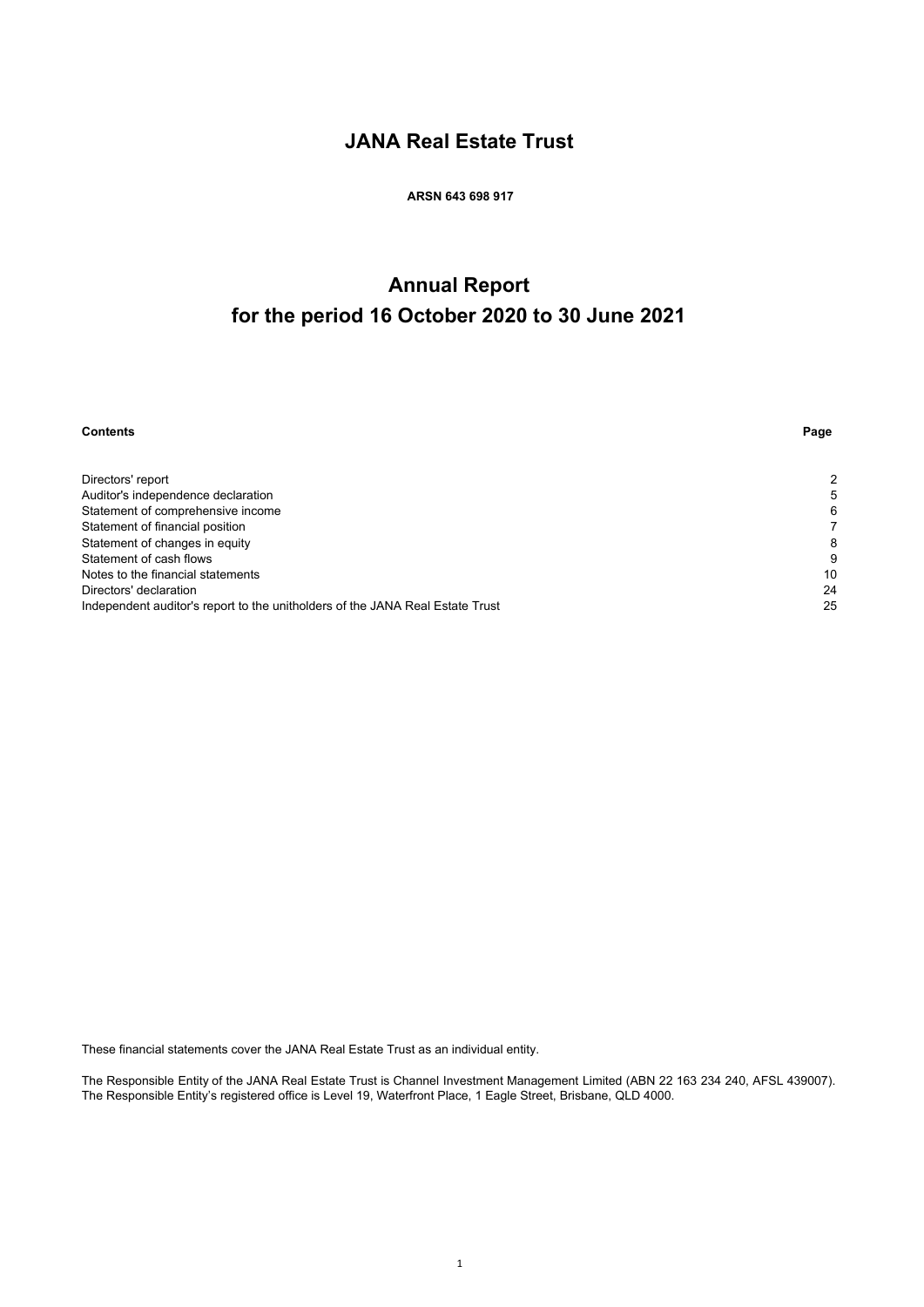### **Directors' report**

The Directors of Channel Investment Management Limited (ABN 22 163 234 240, AFSL 439007), the Responsible Entity of JANA Real Estate Trust (the "Trust"), present their report together with the financial report of the Trust for the period 16 October 2020 to 30 June 2021.

### **Principal activities**

The Trust is a registered managed investment fund domiciled in Australia.

The Trust was constituted on 20 August 2020, registered as a managed investment scheme on 4 September 2020 and commenced operations on 16 October 2020.

The Responsible Entity of the Trust is Channel Investment Management Limited (ABN 22 163 234 240) (AFSL 439007) (the "Responsible Entity"). The Responsible Entity's registered office is Level 19, Waterfront Place, 1 Eagle Street, Brisbane, QLD 4000. The financial statements are presented in the Australian currency.

The Responsible Entity is incorporated and domiciled in Australia.

Channel Investment Management Limited is also the Investment Manager of the Trust.

JANA Investment Advisers Pty Ltd is the Adviser of the Trust.

The Custodian of the Trust is Citibank N.A..

The Trust seeks to invests into multiple Underlying Funds. The Underlying Funds vary over time, together with weightings to sub-sectors according to the opportunity set.

A primary feature and objective of the Trust will be to generate stable long-term real estate returns derived from both income and capital appreciation.

The investment performance objective for the Trust is to generate a return of CPI plus 4% before fees and expenses over a rolling 7 year period.

The Trust did not have any employees during the period.

There were no significant changes in the nature of the Trust's activities during the period.

### **Directors**

The following persons held office as directors of Channel Investment Management Limited during or since the end of the period and up to the date of this report:

| Appointed 1 July 2021 |
|-----------------------|
| Appointed 1 July 2021 |
|                       |

The Responsible Entity has a Compliance Committee consisting of two independent persons and one non-independent person. This committee's role is to oversee the compliance requirements of the Trust operated by the Responsible Entity.

### **Review and results of operations**

The Trust commenced operations during the period and has invested in funds in accordance with target asset allocations as set out in the governing documents of the Trust and in accordance with the provisions of the Trust's Constitution.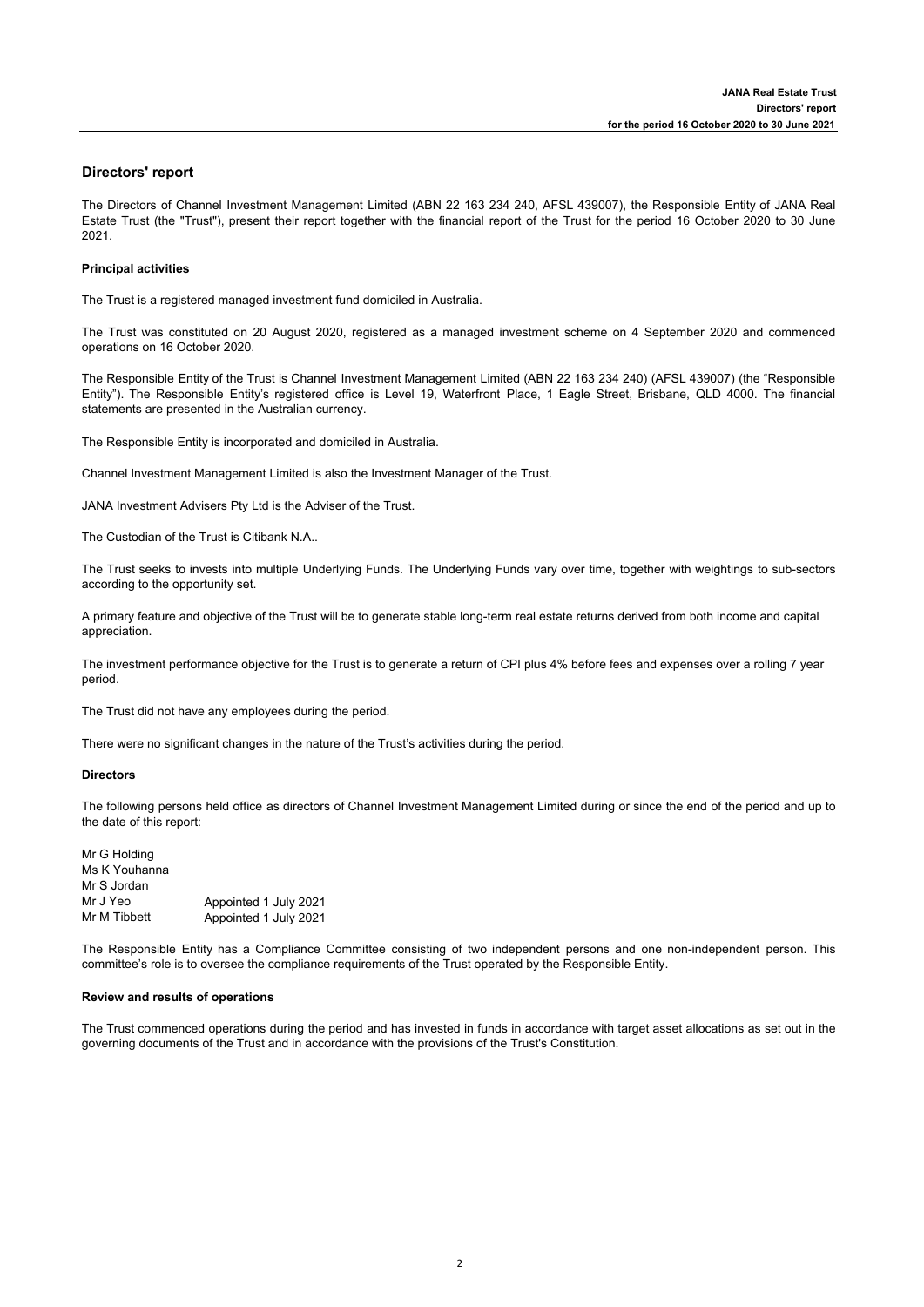### **Directors' report (continued)**

### **Review and results of operations (continued)**

The Trust's performance was 4.71% (net of fees) for the period ended 30 June 2021.

The performance of the Trust, as represented by the results of its operations, was as follows:

|                                                                 | For the period |
|-----------------------------------------------------------------|----------------|
|                                                                 | 16 October     |
|                                                                 | 2020           |
|                                                                 | to             |
|                                                                 | 30 June        |
|                                                                 | 2021           |
| Total comprehensive income for the year for the period (\$'000) | 3,326          |
| Distributions paid and payable (\$'000)                         | 833            |
| Distributions (cents per unit)                                  | 1.0884         |

### **Significant changes in state of affairs**

Following the commencement of the Fund on 16 October 2020, \$61,824,778 was transferred into the Fund by way of in-specie distribution from another fund.

In the opinion of the directors, there were no other significant changes in the state of affairs of the Trust that occurred during the financial period.

### **Matters subsequent to the end of the financial period**

No matter or circumstance has arisen since 30 June 2021 that has significantly affected, or may significantly affect:

- (i) the operations of the Trust in future financial years;
- (ii) the results of those operations in future financial years, or
- (iii) the state of affairs of the Trust in future financial years.

### **Likely developments and expected results of operations**

The Trust will continue to be managed in accordance with the investment objectives and guidelines as set out in the governing documents of the Trust.

The results of the Trust's operations will be affected by a number of factors, including the performance of investment markets in which the Trust invests. Investment performance is not guaranteed and future returns may differ from past returns. As investment conditions change over time, past returns should not be used to predict future returns.

The COVID-19 pandemic has presented significant challenges to global and domestic economies. Investment markets have been significantly disrupted by the pandemic which has caused uncertainty and increased market volatility. At the date of signing, there remains a high level of uncertainty regarding the extent and duration of the impact from the COVID-19 pandemic. The directors and investment manager continue to manage and monitor the actions taken to address negative impacts of the pandemic to the fund.

### **Indemnification and insurance of officers and auditors**

Insurance cover provided to either the officers of Channel Investment Management Limited or the auditors of the Trust is actually paid by Channel Capital Pty Ltd, the parent entity of Channel Investment Management Limited and not out of the assets of the Trust. So long as the officers of Channel Capital Pty Ltd, parent entity of Channel Investment Management Limited act in accordance with the Trust's Constitution and the Law, the officers remain indemnified out of the assets of the Trust against losses incurred while acting on behalf of the Trust.

The auditors of the Trust are in no way indemnified out of the assets of the Trust.

### **Fees paid to and interests held in the Trust by the Responsible Entity or its associates**

Fees paid to the Responsible Entity and its associates out of Trust property during the period are disclosed in Note 13 of the financial **statements** 

No fees were paid out of Trust property to the Directors of the Responsible Entity during the period.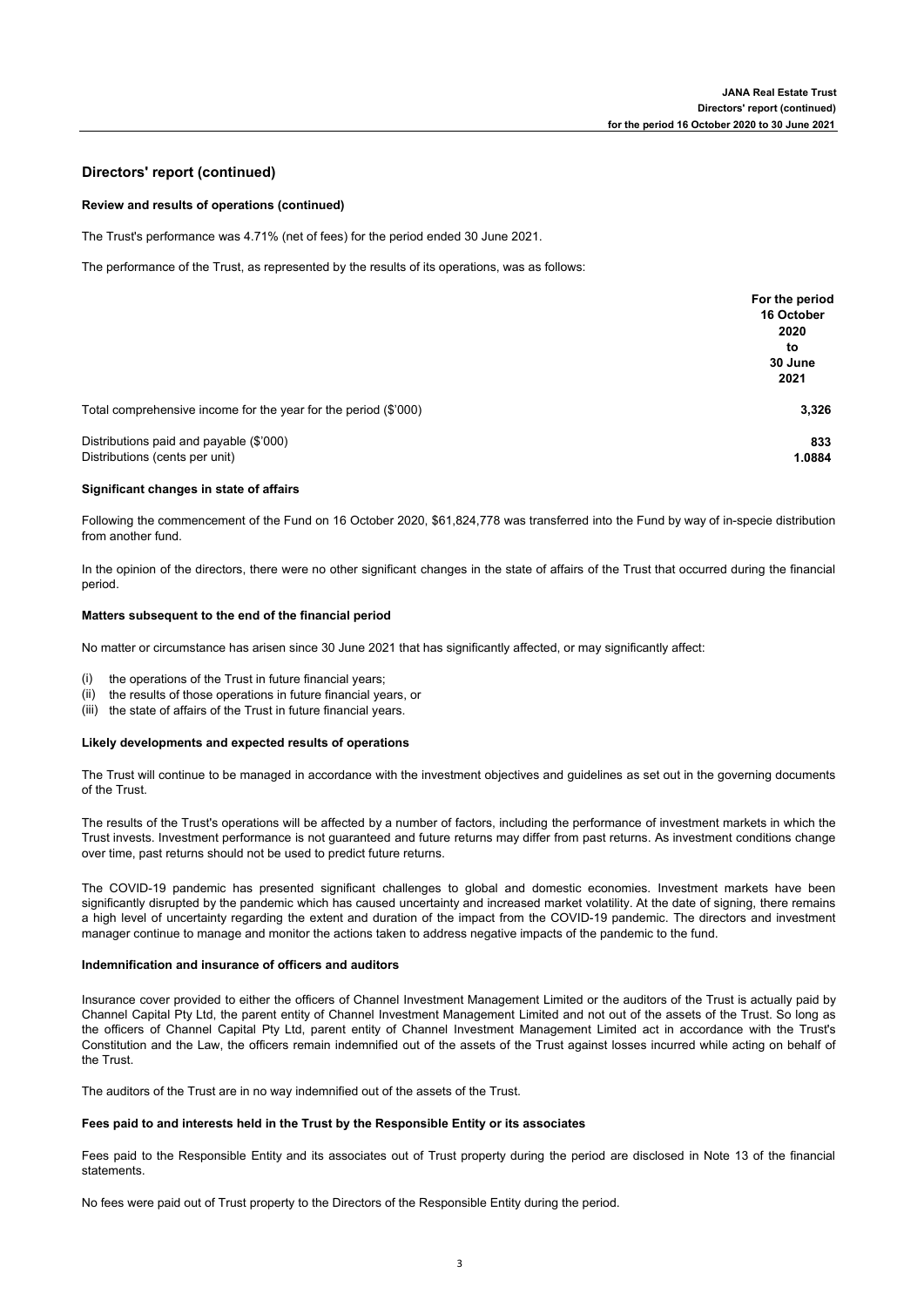## **Directors' report (continued)**

### **lnterests in the Trust**

The movement in units on issue in the Trust during the period is disclosed in Note 12 to the financial statements.

The value of the Trust's assets and liabilities is disclosed on the statement of financial position and derived using the basis set out in Note 4 to the financial statements.

### **Environmental regulation**

The operations of the Trust are not subject to any particular or significant environmental regulations under Commonwealth, State or Territory law.

### **Rounding of amounts to the nearest thousand dollars**

The Trust is an entity of the kind referred to in *ASIC Corporations (Rounding in Financial/Directors' Reports) Instrument 2016/191* and in accordance with that instrument, amounts in the financial report and directors' report have been rounded off to the nearest thousand dollars, unless otherwise stated.

### **Auditor's independence declaration**

A copy of the Auditor's independence declaration as required under section 307C of the *Corporations Act 2001* is set out on page 5.

This report is made in accordance with a resolution of the Directors of Channel Investment Management Limited, the Responsible Entity.

Settoldy

Mr G Holding Director Channel Investment Management Limited

Brisbane 28 September 2021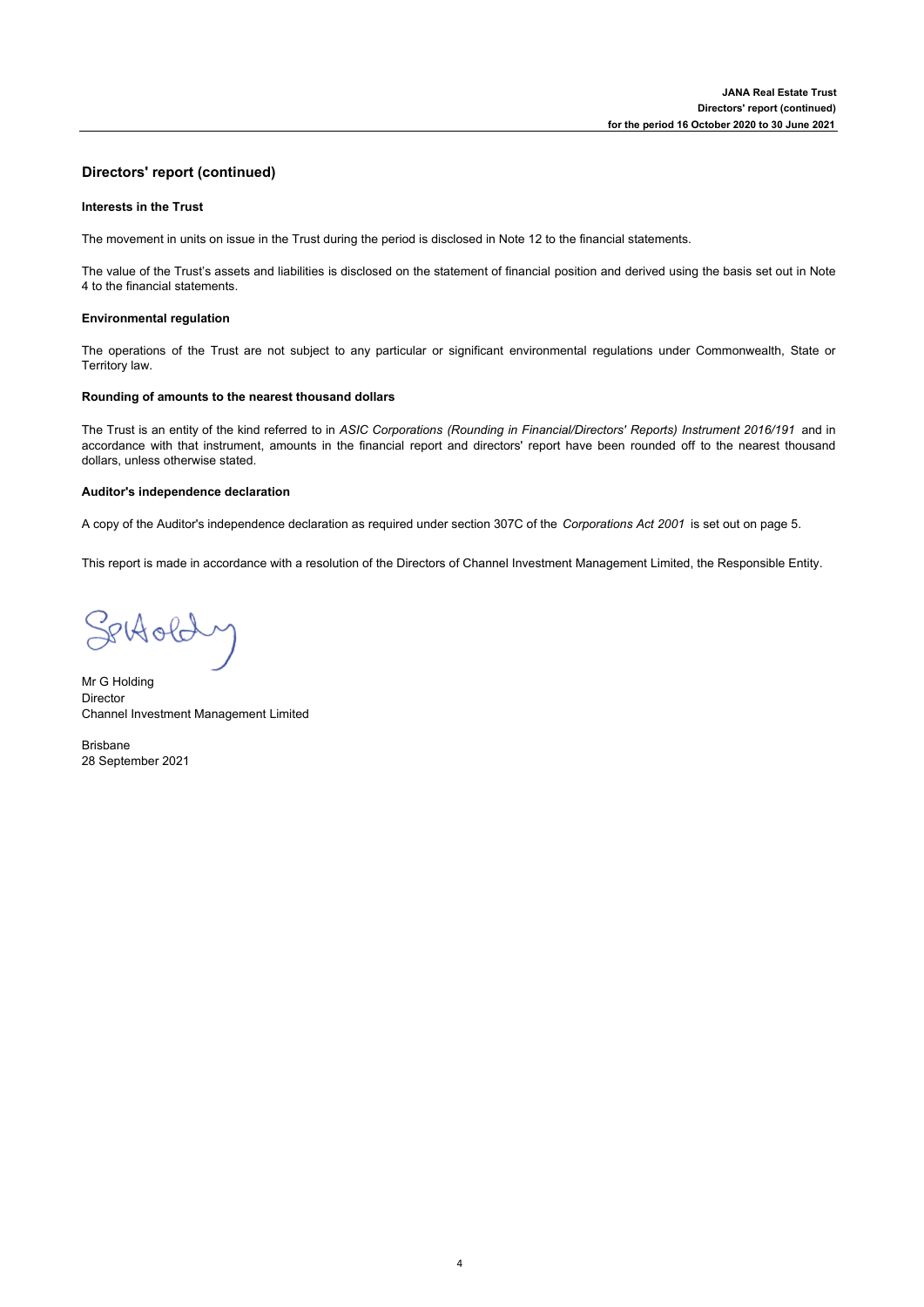

# *Auditor's Independence Declaration*

As lead auditor for the audit of JANA Real Estate Trust for the period 16 October 2020 to 30 June 2021, I declare that to the best of my knowledge and belief, there have been:

- (a) no contraventions of the auditor independence requirements of the *Corporations Act 2001* in relation to the audit; and
- (b) no contraventions of any applicable code of professional conduct in relation to the audit.

Paul Collins **Brisbane** Partner PricewaterhouseCoopers

28 September 2021

*PricewaterhouseCoopers, ABN 52 780 433 757 480 Queen Street, BRISBANE QLD 4000, GPO Box 150, BRISBANE QLD 4001 T: +61 7 3257 5000, F: +61 7 3257 5999, www.pwc.com.au*

Liability limited by a scheme approved under Professional Standards Legislation.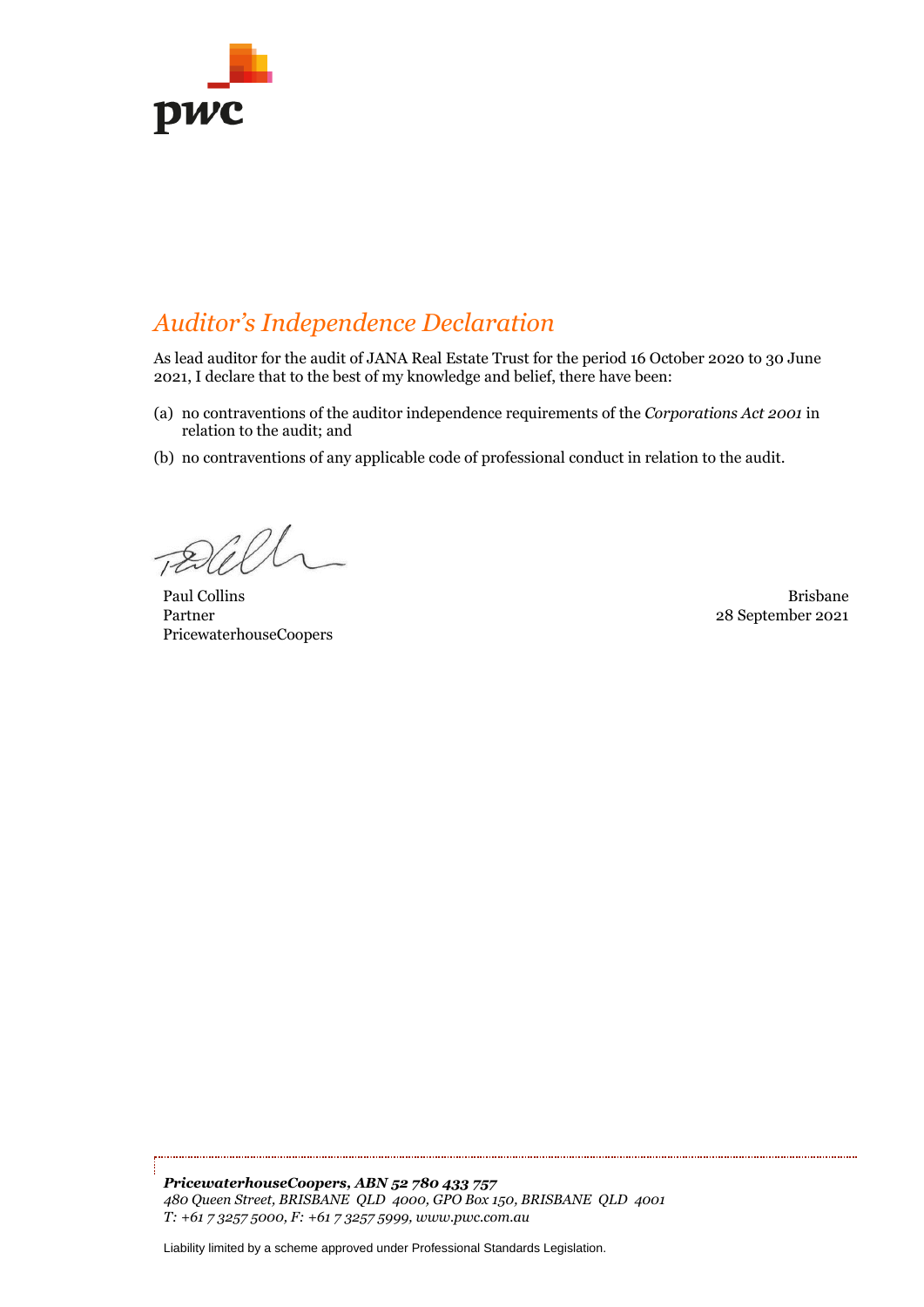# **Statement of comprehensive income**

|                                                                                  | <b>Notes</b> | For the period<br>16 October<br>2020<br>to<br>30 June<br>2021<br>\$'000 |
|----------------------------------------------------------------------------------|--------------|-------------------------------------------------------------------------|
|                                                                                  |              |                                                                         |
| <b>Investment income</b>                                                         |              |                                                                         |
| Dividend income                                                                  |              | 956                                                                     |
| Net gains/(losses) on financial instruments at fair value through profit or loss | 5            | 2,493                                                                   |
| <b>Total net investment income</b>                                               |              | 3,449                                                                   |
| <b>Expenses</b>                                                                  |              |                                                                         |
| Management fees                                                                  | 13           | 112                                                                     |
| Administration fees                                                              | 13           | 11                                                                      |
| <b>Total operating expenses</b>                                                  |              | 123                                                                     |
| Operating profit/(loss) for the period                                           |              | 3,326                                                                   |
| Other comprehensive income                                                       |              |                                                                         |
| Total comprehensive income/(loss) for the period                                 |              | 3,326                                                                   |

The above statement of comprehensive income should be read in conjunction with the accompanying notes.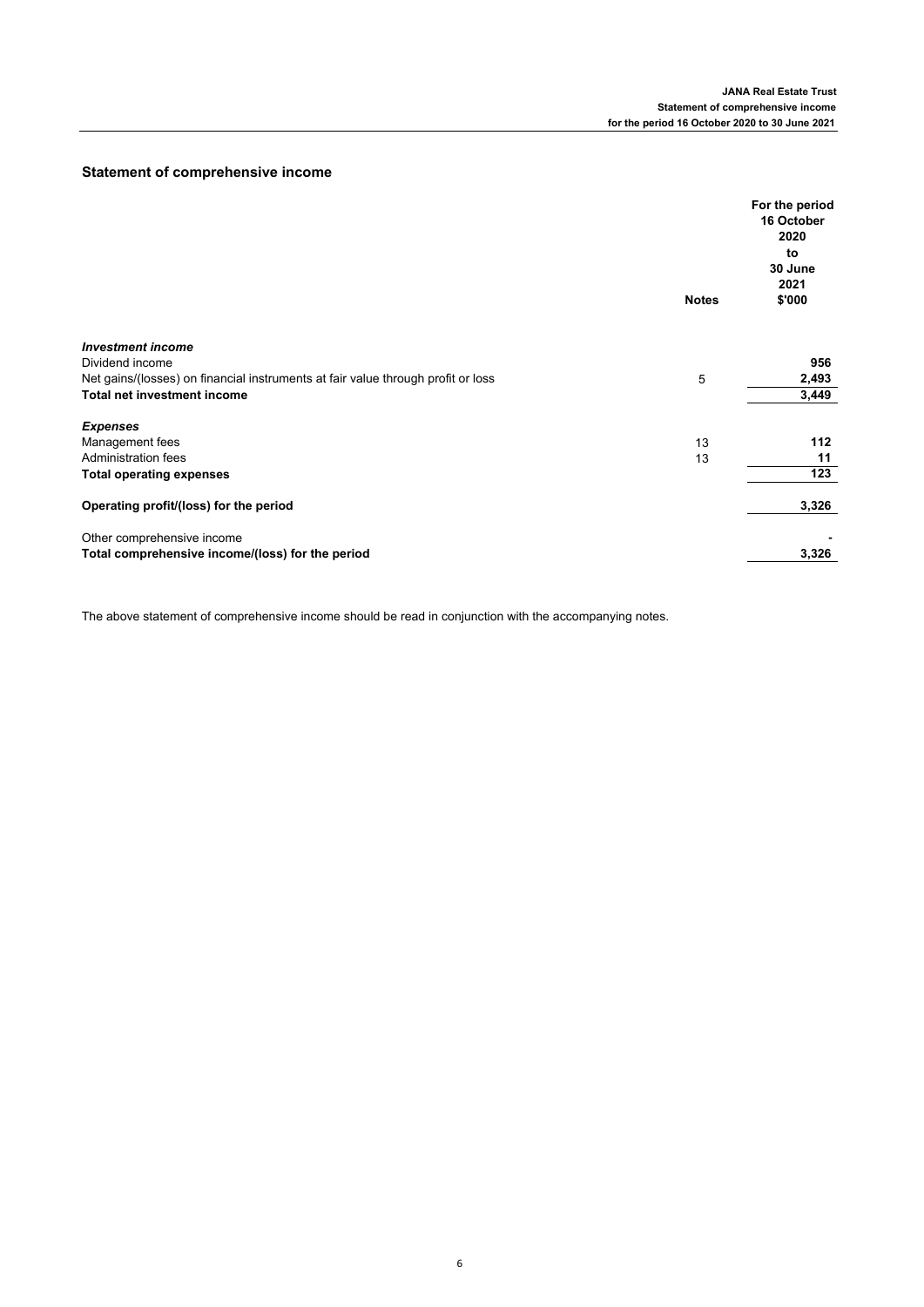# **Statement of financial position**

|                                                       | <b>Notes</b> | As at<br>30 June<br>2021<br>\$'000 |
|-------------------------------------------------------|--------------|------------------------------------|
| <b>Assets</b>                                         |              |                                    |
| Cash and cash equivalents                             | 8            | 38                                 |
| Receivables                                           | 10           | 752                                |
| Financial assets at fair value through profit or loss | 9            | 79,398                             |
| <b>Total assets</b>                                   |              | 80,188                             |
| <b>Liabilities</b>                                    |              |                                    |
| Distributions payable                                 | 7            | 833                                |
| Payables                                              | 11           | 37                                 |
| <b>Total liabilities</b>                              |              | 870                                |
| Net assets attributable to unitholders - equity       | 12           | 79,318                             |
|                                                       |              |                                    |

The above statement of financial position should be read in conjunction with the accompanying notes.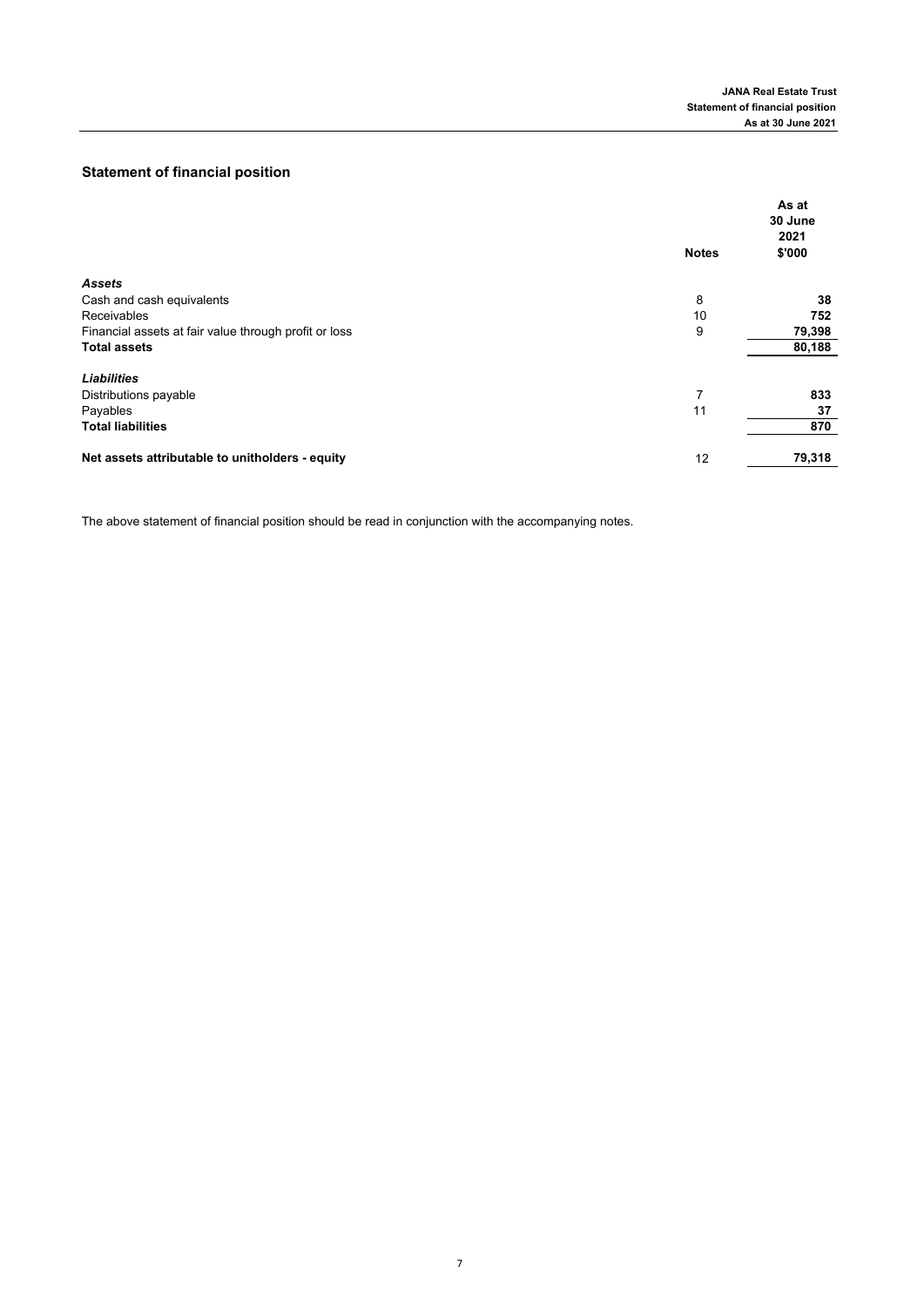# **Statement of changes in equity**

|                                                       |    | For the period<br>16 October<br>2020<br>to<br>30 June<br>2021<br>\$'000 |
|-------------------------------------------------------|----|-------------------------------------------------------------------------|
| Total equity at the beginning of the financial period |    |                                                                         |
| Profit/(loss) for the period                          |    | 3,326                                                                   |
| Other comprehensive income                            |    |                                                                         |
| Total comprehensive income                            |    | 3,326                                                                   |
| <b>Transactions with unitholders</b>                  |    |                                                                         |
| Applications                                          | 12 | 76,825                                                                  |
| Distributions to unitholders                          | 12 | (833)                                                                   |
| <b>Total transactions with unitholders</b>            |    | 75,992                                                                  |
| Total equity at the end of the financial period       |    | 79,318                                                                  |

Changes in net assets attributable to unitholders are disclosed in Note 12.

The above statement of changes in equity should be read in conjunction with the accompanying notes.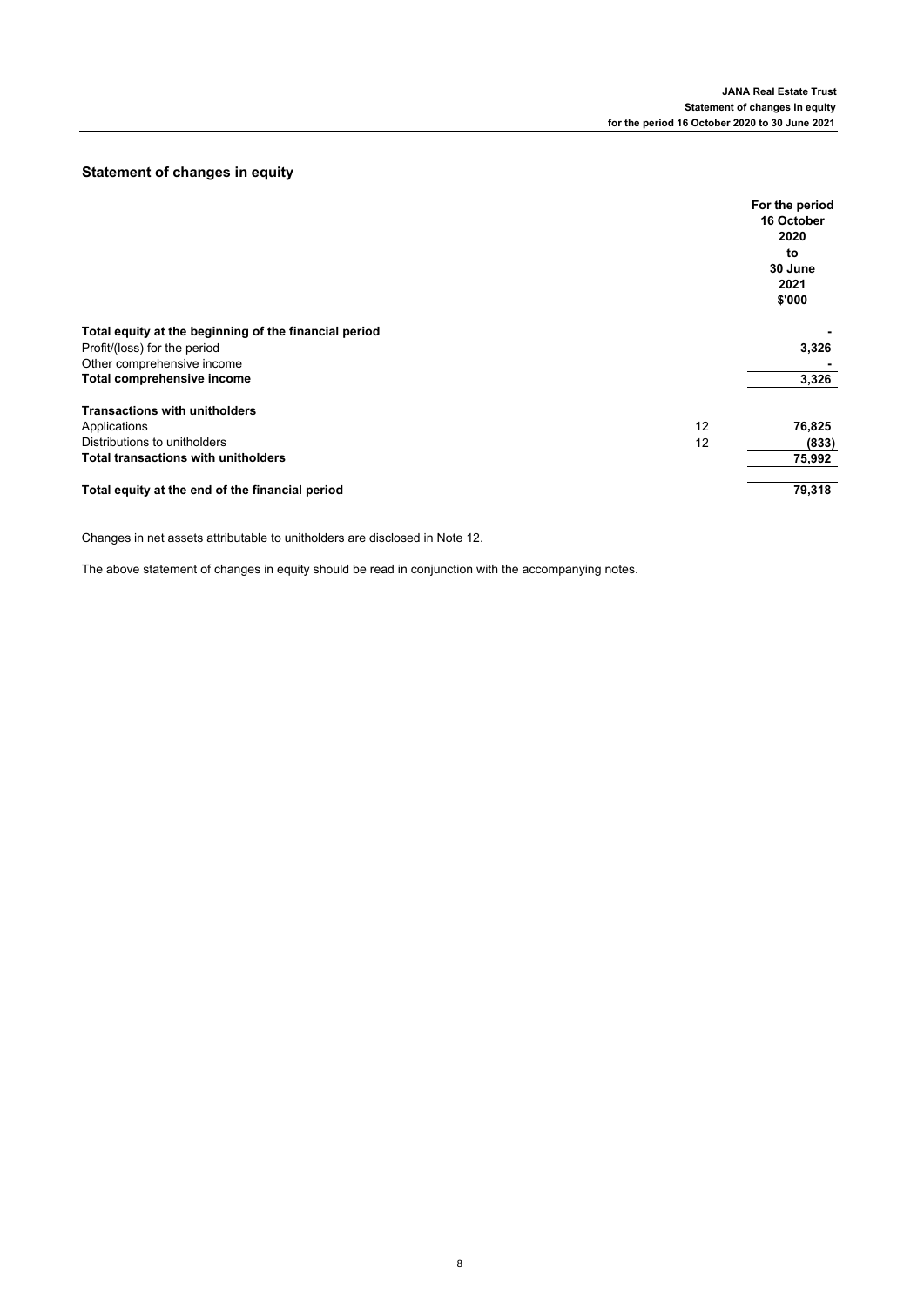# **Statement of cash flows**

|                                                                                            | <b>Notes</b> | For the period<br>16 October<br>2020<br>to<br>30 June<br>2021<br>\$'000 |
|--------------------------------------------------------------------------------------------|--------------|-------------------------------------------------------------------------|
|                                                                                            |              |                                                                         |
| Cash flows from operating activities                                                       |              |                                                                         |
| Proceeds from maturity/sales of financial instruments at fair value through profit or loss |              | 130                                                                     |
| Purchase of financial instruments at fair value through profit or loss                     |              | (15, 210)                                                               |
| Dividend received                                                                          |              | 210                                                                     |
| Management fees paid                                                                       |              | (79)                                                                    |
| Administration fees paid                                                                   |              | (7)                                                                     |
| Other expenses paid                                                                        |              | (6)                                                                     |
| Net cash inflow/(outflow) from operating activities                                        | 14(a)        | (14, 962)                                                               |
| Cash flows from financing activities                                                       |              |                                                                         |
| Proceeds from applications by unitholders                                                  |              | 15,000                                                                  |
| Net cash inflow/(outflow) from financing activities                                        |              | 15,000                                                                  |
| Net increase/(decrease) in cash and cash equivalents                                       |              | 38                                                                      |
| Cash and cash equivalents at the beginning of the period                                   |              |                                                                         |
| Cash and cash equivalents at the end of the period                                         | 8            | 38                                                                      |
| Non-cash operating and financing activities                                                | 14(b)        | 61,825                                                                  |

The above statement of cash flows should be read in conjunction with the accompanying notes.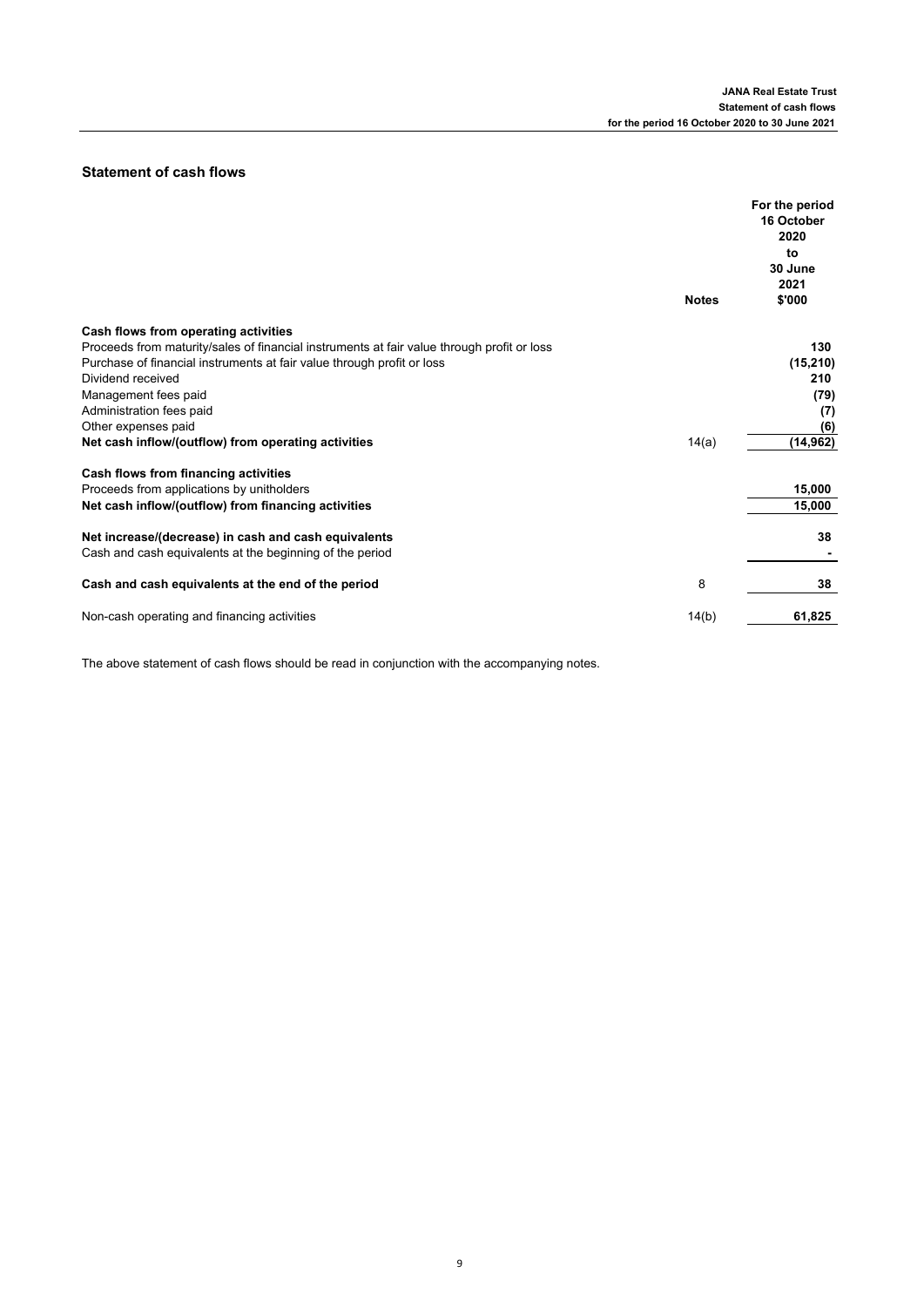# **Notes to the financial statements**

### **Contents Page**

| 1 General information                                                                     | 11 |
|-------------------------------------------------------------------------------------------|----|
| 2 Summary of significant accounting policies                                              | 11 |
| 3 Financial risk management                                                               | 16 |
| 4 Fair value measurement                                                                  | 18 |
| 5 Net gains/(losses) on financial instruments at fair value through profit or loss        | 19 |
| 6 Auditor's remuneration                                                                  | 19 |
| 7 Distribution to unitholders                                                             | 20 |
| 8 Cash and cash equivalents                                                               | 20 |
| 9 Financial instruments at fair value through profit or loss                              | 20 |
| 10 Receivables                                                                            | 20 |
| 11 Payables                                                                               | 20 |
| 12 Net assets attributable to unitholders                                                 | 21 |
| 13 Related party transactions                                                             | 21 |
| 14 Reconciliation of profit/(loss) to net cash inflow/(outflow) from operating activities | 23 |
| 15 Events occurring after the reporting period                                            | 23 |
| 16 Contingent assets and liabilities                                                      | 23 |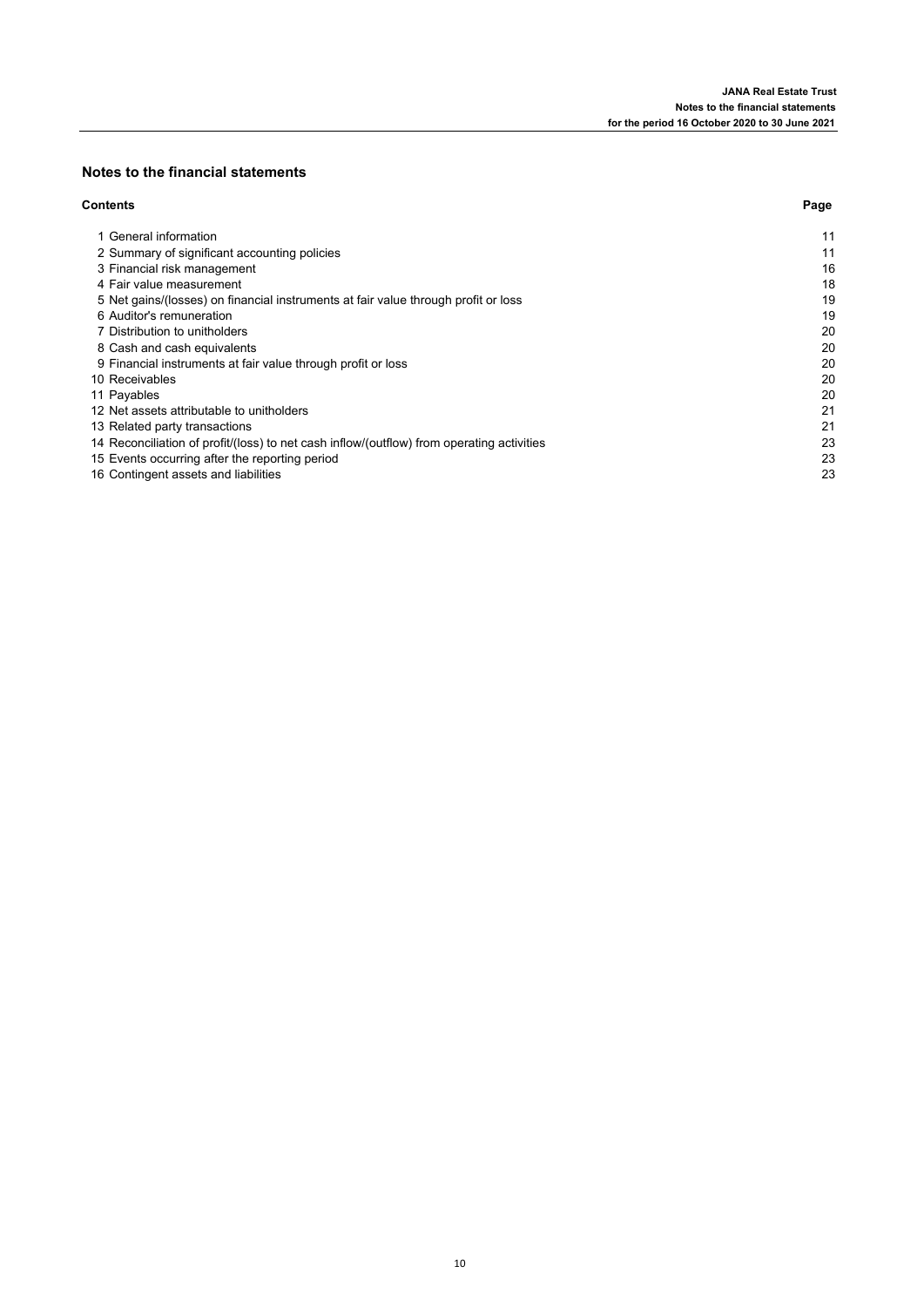#### **1 General information**

These financial statements cover JANA Real Estate Trust (the "Trust") as an individual entity. The Trust was constituted on 20 August 2020, registered as a managed investment scheme on 4 September 2020 and commenced operations on 16 October 2020.

The Trust is a registered managed investment scheme domiciled in Australia.

The Responsible Entity of the Trust is Channel Investment Management Limited (ABN 22 163 234 240) (AFSL 439007) (the "Responsible Entity"). The Responsible Entity's registered office is Level 19, Waterfront Place, 1 Eagle Street, Brisbane, QLD 4000. The financial statements are presented in the Australian currency.

The Responsible Entity is incorporated and domiciled in Australia.

Channel Investment Management Limited is also the Investment Manager of the Trust.

JANA Investment Advisers Pty Ltd is the Adviser of the Trust.

The Custodian of the Trust is Citibank N.A..

The Trust seeks to invests into multiple Underlying Funds. The Underlying Funds vary over time, together with weightings to sub-sectors according to the opportunity set.

A primary feature and objective of the Trust will be to generate stable long-term real estate returns derived from both income and capital appreciation.

A primary feature and objective of the Trust will be to generate stable long-term real estate returns derived from both income and capital appreciation.

The financial statements were authorised for issue by the directors of the Responsible Entity on 28 September 2021. The directors of the Responsible Entity have the power to amend and reissue the financial statements.

#### **2 Summary of significant accounting policies**

The principal accounting policies applied in the preparation of these financial statements are set out below. These policies have been consistently applied throughout the period presented, unless otherwise stated in the following text.

### **(a) Basis of preparation**

These general purpose financial statements have been prepared in accordance with Australian Accounting Standards and Interpretations issued by the Australian Accounting Standards Board (AASB) and the *Corporations Act 2001* in Australia. The Trust is a for-profit entity for the purpose of preparing the financial statements.

The financial statements are prepared on the basis of fair value measurement of assets and liabilities, except where otherwise stated.

The statement of financial position is presented on a liquidity basis. Assets and liabilities are presented in decreasing order of liquidity and are not distinguished between current and non-current. All balances are generally expected to be recovered or settled within twelve months, except for investments in financial assets and net assets attributable to unitholders. The amount expected to be recovered or settled in relation to these balances cannot be reliably determined.

### *(i) Compliance with International Financial Reporting Standards (IFRS)*

The financial statements of the Trust also comply with International Financial Reporting Standards as issued by the International Accounting Standards Board.

### *(ii) New standards and interpretations not yet adopted*

A number of new standards, amendments to standards and interpretations are effective for annual periods beginning after 1 January 2021, and have not been early adopted in preparing these financial statements. None of these are expected to have a material effect on the financial statements of the Trust.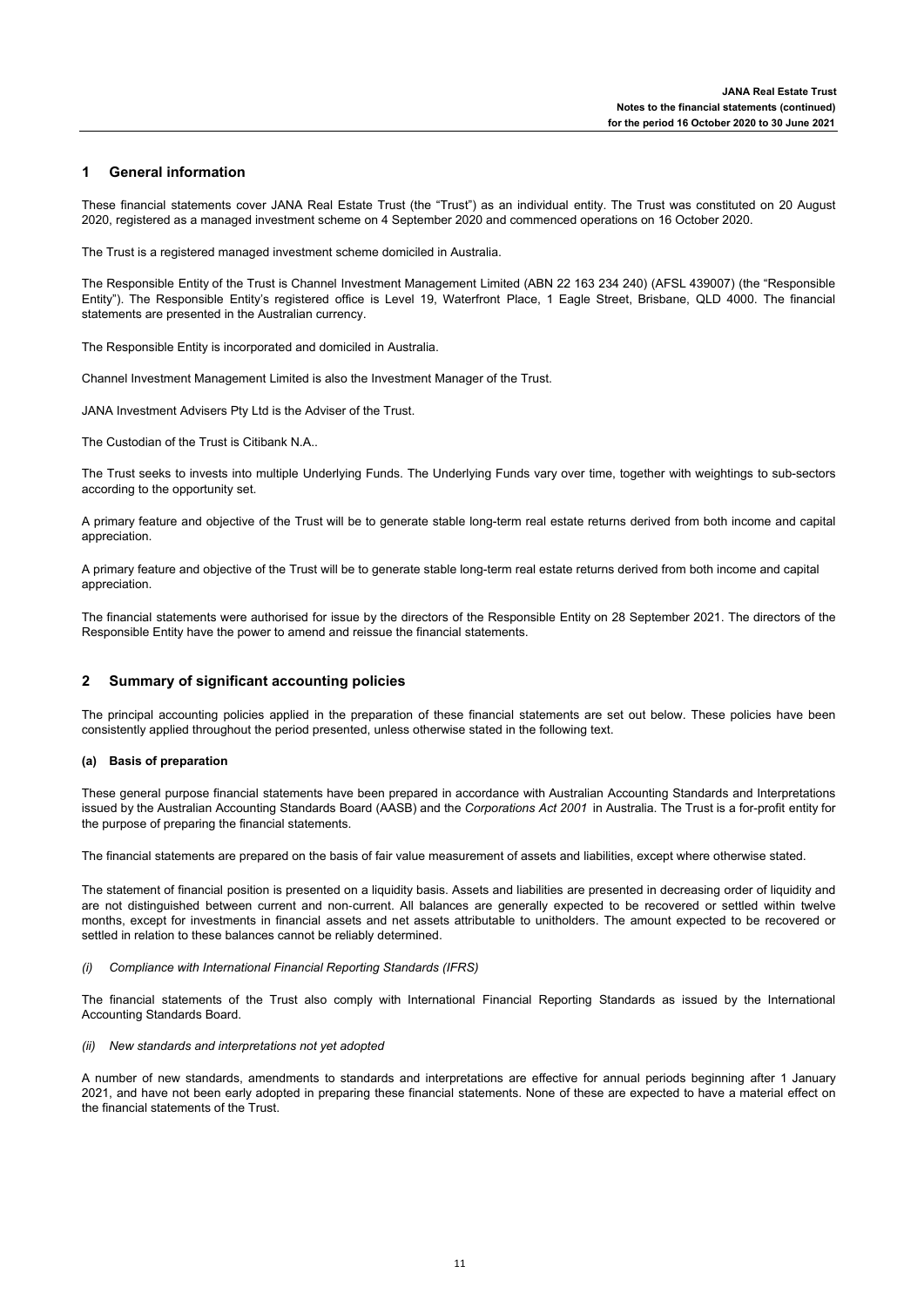### **(b) Financial instruments**

### *(i) Classification*

The Trust's investments are classified at fair value through profit or loss. They comprise of:

**Assets** 

The Trust classifies its investments based on its business model for managing those financial assets and the contractual cash flow characteristics of the financial assets. The Trust's portfolio of financial assets is managed and performance is evaluated on a fair value basis in accordance with the Trust's documented investment strategy. The Trust uses fair value information to assess performance of the portfolio and to make decisions to rebalance the portfolio or to realise fair value gains or minimise losses through sales or other trading strategies. The Trust's policy is for the Responsible Entity to evaluate the information about these financial assets on a fair value basis together with other related financial information.

For unit trusts and derivatives, the contractual cash flows of these instruments do not represent solely payments of principal and interest. Consequently, these investments are measured at fair value through profit or loss.

• Liabilities

Derivative contracts that have a negative fair value are presented as liabilities at fair value through profit or loss.

For financial liabilities that are not classified and measured at fair value through profit or loss, these are classified as financial liabilities at amortised cost (due to brokers, distributions payable, dividends payable, management fees payable, administration fees payables and performance fees payable).

### *(ii) Recognition/derecognition*

The Trust recognises financial assets and financial liabilities on the date it becomes party to the contractual agreement (trade date) and recognises changes in the fair value of the financial assets or financial liabilities from this date.

Financial assets are derecognised when the rights to receive cash flows from the financial assets have expired or the Trust has transferred substantially all the risks and rewards of ownership. Financial liabilities are derecognised when the obligation under the liabilities are discharged.

### *(iii) Measurement*

Financial instruments at fair value through profit or loss

At initial recognition, the Trust measures a financial asset at its fair value. Transaction costs of financial assets carried at fair value through profit or loss are expensed in the statement of comprehensive income.

Subsequent to initial recognition, all financial assets and financial liabilities at fair value through profit or loss are measured at fair value. Gains and losses arising from changes in the fair value of the 'financial assets or financial liabilities at fair value through profit or loss' category are presented in the statement of comprehensive income within net gains/(losses) on financial instruments at fair value through profit or loss in the period in which they arise.

The fair value of financial assets and liabilities traded in active markets is subsequently based on their quoted market prices at the end of the reporting period without any deduction for estimated future selling costs. The quoted market price used for financial assets held by the Trust is the current bid price and the quoted market price for financial liabilities is the current asking price.

For further details on how the fair value of financial instruments is determined please see Note 4 to the financial statements.

### *(iv) Offsetting financial instruments*

Financial assets and liabilities are offset and the net amount reported in the statement of financial position when there is a legally enforceable right to offset the recognised amounts and there is an intention to settle on a net basis, or realise the asset and settle the liability simultaneously.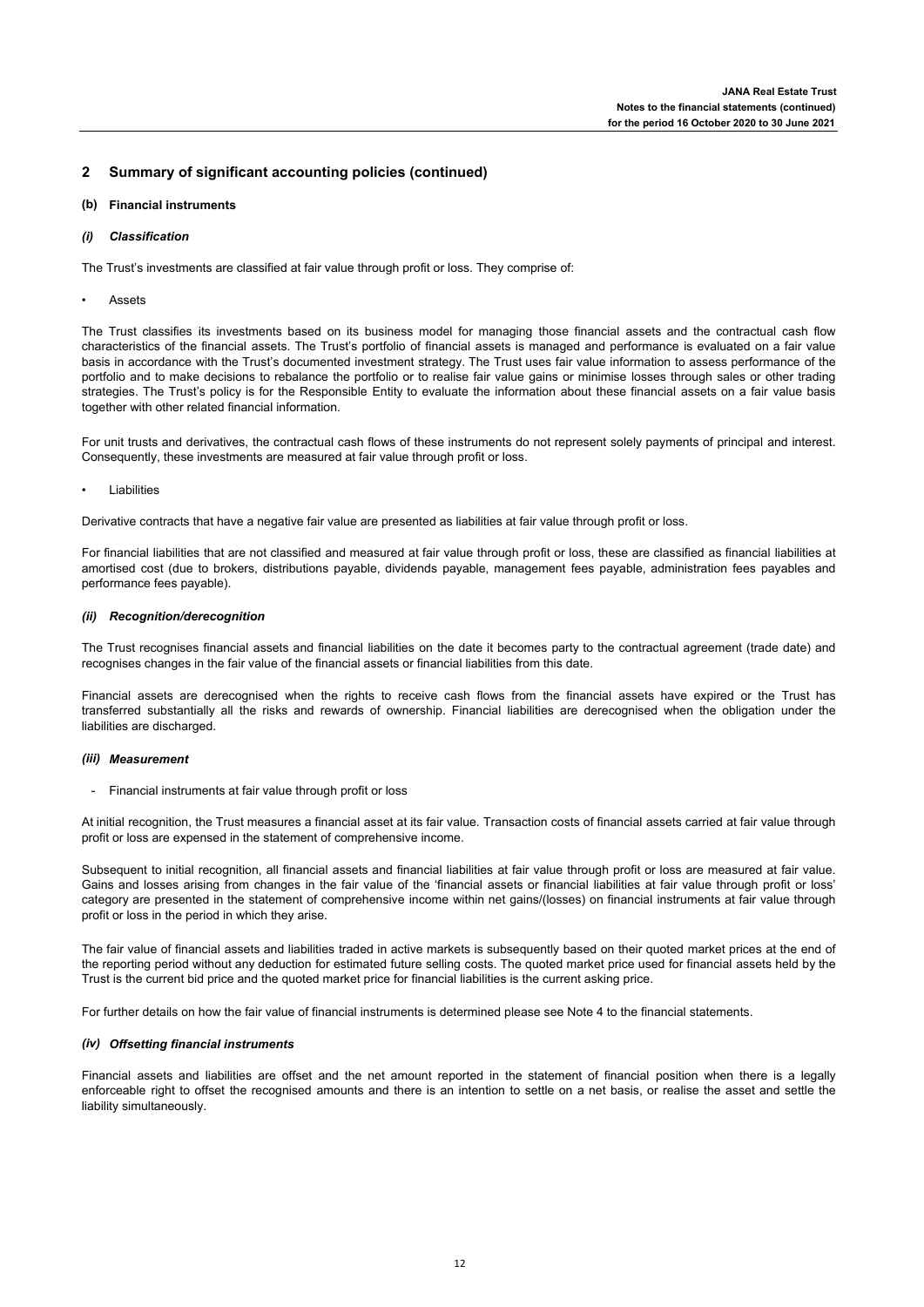### **(c) Net assets attributable to unitholders**

Units are redeemable at the unitholders' option; however, applications and redemptions may be suspended by the Responsible Entity if it is in the best interests of the unitholders in accordance with the Trust's constitution.

The units can be put back to the Trust at any time for cash based on the redemption price which is equal to a proportionate share of the Trust's net asset value attributable to the unitholders.

The units are carried at the redemption amount that is payable at the reporting date if the holder exercises the right to put the units back to the Trust.

The Trust's Units are classified as equity as they satisfy the following criteria under AASB 132 *Financial Instruments: Presentation:*

- **·** the puttable financial instrument entitles the holder to a pro-rata share of net assets in the event of the Trust's liquidation;
- **·** the puttable financial instrument is in the class of instruments that is subordinate to all other classes of instruments and class features are identical;
- **·** the puttable financial instrument does not include any contractual obligations to deliver cash or another financial asset, or to exchange financial instruments with another entity under potentially unfavourable conditions to the Trust, and is not a contract settled in the Trust's own equity instruments; and
- **·** the total expected cash flows attributable to the puttable financial instrument over the life are based substantially on the profit or loss.

### **(d) Cash and cash equivalents**

For the purpose of presentation in the statement of cash flows, cash and cash equivalents includes cash on hand held at call with financial institutions.

Payments and receipts relating to the purchase and sale of investment securities are classified as cash flows from operating activities, as movements in the fair value of these securities represent the Trust's main income generating activity.

### **(e) Investment income**

*(i) Interest income*

Interest income from financial assets at amortised cost is recognised on a time-proportionate basis using the effective interest method and includes interest from cash and cash equivalents.

The effective interest method is a method of calculating the amortised cost of a financial asset or financial liability and of allocating the interest income or interest expense over the relevant period. The effective interest rate is the rate that exactly discounts estimated future cash payments or receipts throughout the expected life of the financial instrument, or a shorter period where appropriate, to the net carrying amount of the financial asset or liability. When calculating the effective interest rate, the Trust estimates cash flows considering all contractual terms of the financial instrument (for example, prepayment options) but does not consider future credit losses. The calculation includes all fees paid or received between the parties to the contract that are an integral part of the effective interest rate, including transaction costs and all other premiums or discounts.

Interest from financial assets at fair value through profit or loss is determined based on the contractual coupon interest rate and includes interest from debt securities.

### *(ii) Distribution income*

Trust distributions are recognised on an entitlement basis.

### **(f) Expenses**

Any expenses which are paid by the unitholder from Trust assets are included in the Trust's financial statements and recognised in the profit or loss on an accruals basis. Any expenses that are paid directly to the Responsible Entity and/or investment manager by the unitholder as per the terms of individual agreements are not recognized in the Trust's financial statements.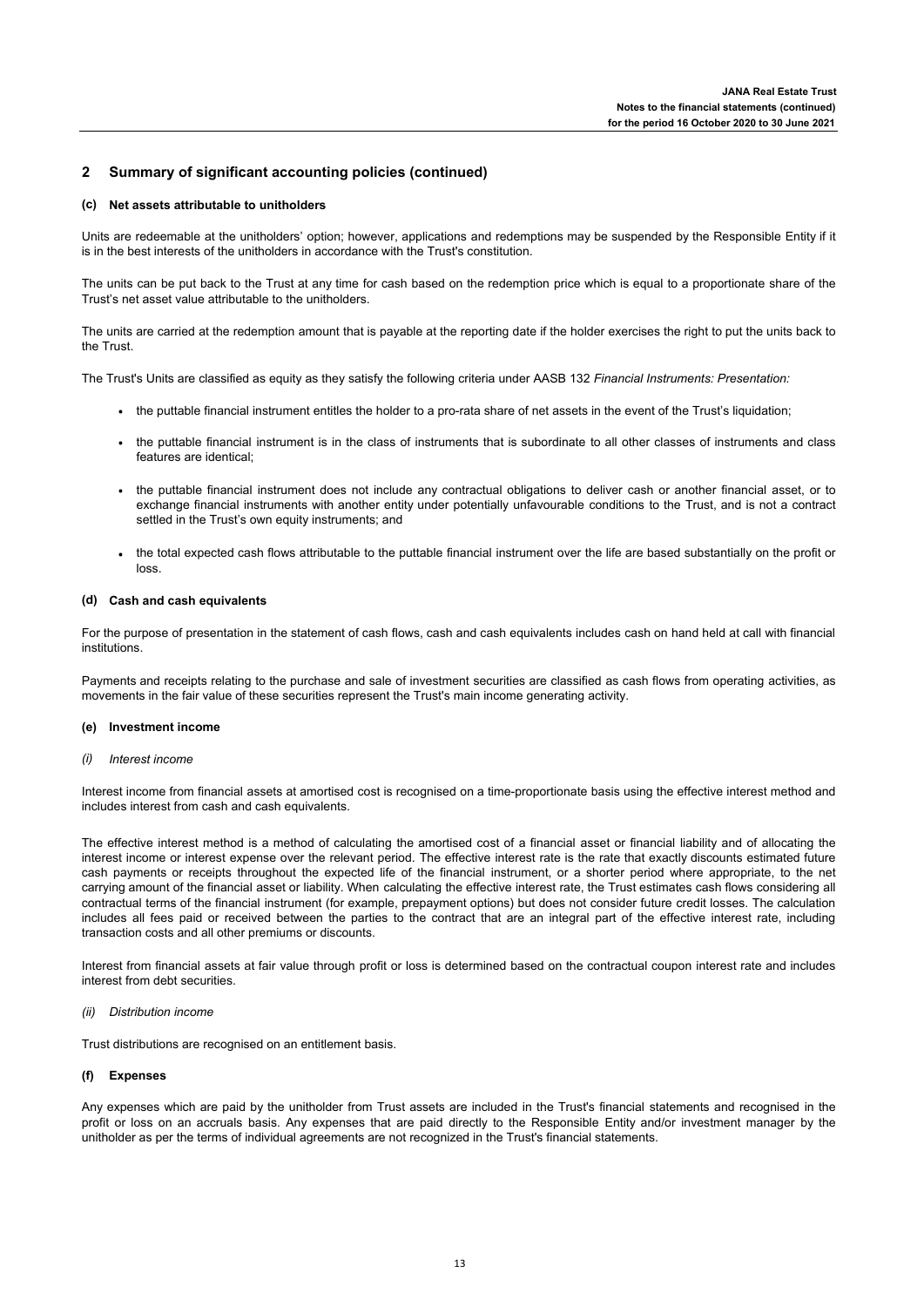### **(g) Income tax**

Under current legislation, the Trust is not subject to income tax provided it attributes the entirety of its taxable income to its unitholders. The benefits of any imputation credits and foreign tax paid are passed on to unitholders.

### **(h) Distributions**

The Trust may distribute its distributable income, in accordance with the Trust's Constitution, to unitholders by cash or reinvestment. The distributions are recognised in the statement of changes in equity.

### **(i) Increase/decrease in net assets attributable to unitholders**

Income not distributed is included in net assets attributable to unitholders.

### **(j) Foreign currency transactions**

### *(i) Functional and presentation currency*

Items included in the Trust's financial statements are measured using the currency of the primary economic environment in which it operates (the 'functional currency'). This is the Australian dollar, which reflects the currency of the economy in which the Trust competes for funds and is regulated. The Australian dollar is also the Trust's presentation currency.

### *(ii) Transactions and balances*

Foreign currency transactions are translated into the functional currency using the exchange rates prevailing at the dates of the transactions. Foreign exchange gains and losses resulting from the settlement of such transactions and from the translations at year end exchange rates of monetary assets and liabilities denominated in foreign currencies are recognised in profit or loss.

Non-monetary items that are measured at fair value in a foreign currency are translated using the exchange rates at the date when fair value was determined. Translation differences on assets and liabilities carried at fair value are reported in the statement of within net gains/(losses) on financial instruments held at fair value through profit or loss in the statement of comprehensive income on a net basis.

### **(k) Due from/to brokers**

Amounts due from/to brokers represent receivables for securities sold and payables for securities purchased that have been contracted for but not yet delivered by the end of the period. The due from brokers balance is held for collection and consequently measured at amortised cost.

These amounts are recognised initially at fair value and subsequently measured at amortised cost. At each reporting date, the Trust shall measure the loss allowance on amounts due from broker at an amount equal to the lifetime expected credit losses if the credit risk has increased significantly since initial recognition. If, at the reporting date, the credit risk has not increased significantly since initial recognition, the Trust shall measure the loss allowance at an amount equal to 12-month expected credit losses. Significant financial difficulties of the broker, probability that the broker will enter bankruptcy or financial reorganisation, and default in payments are all considered indicators that a loss allowance may be required. If the credit risk increases to the point that it is considered to be credit impaired, interest income will be calculated based on the gross carrying amount adjusted for the loss allowance. A significant increase in credit risk is defined by management as any contractual payment which is more than 30 days past due. Any contractual payment which is more than 90 days past due is considered credit impaired.

### **(l) Receivables**

Receivables may include due amounts for coupon payments. Coupon payments are accrued when the right to receive payment is established. Interest is accrued at the end of each reporting period from the time of last payment in accordance with the policy set out in Note 2(e) above. Amounts are generally received within 30 days of being recorded as receivables.

Receivables include such items as Reduced Input Tax Credits (RITC).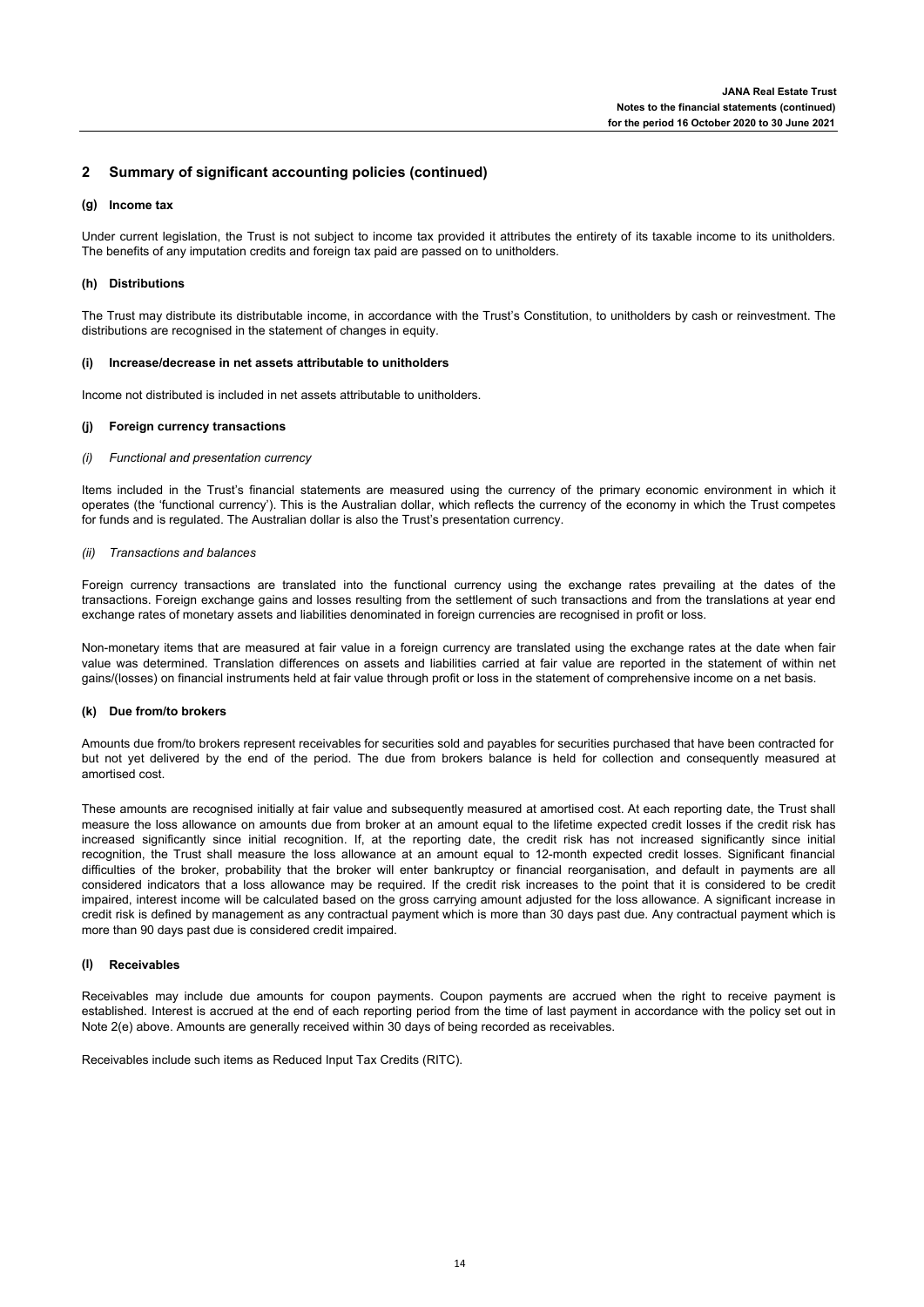### **(l) Receivables (continued)**

These amounts are recognised initially at fair value and subsequently measured at amortised cost. At each reporting date, the Trust shall measure the loss allowance on receivables at an amount equal to the lifetime expected credit losses if the credit risk has increased significantly since initial recognition. If, at the reporting date, the credit risk has not increased significantly since initial recognition, the Trust shall measure the loss allowance at an amount equal to 12-month expected credit losses. Significant financial difficulties of the counterparty, probability that the counterparty will enter bankruptcy or financial reorganisation, and default in payments are all considered indicators that a loss allowance may be required. If the credit risk increases to the point that it is considered to be credit impaired, interest income will be calculated based on the gross carrying amount adjusted for the loss allowance. A significant increase in credit risk is defined by management as any contractual payment which is more than 30 days past due. Any contractual payment which is more than 90 days past due is considered credit impaired.

The amount of the impairment loss is recognised in profit or loss within other expenses. When a trade receivable for which an impairment allowance had been recognised becomes uncollectible in a subsequent period, it is written off against the allowance account. Subsequent recoveries of amounts previously written off are credited against other expenses in profit or loss.

### **(m) Payables**

Payables include liabilities and accrued expenses owed by the Trust which are unpaid as at the end of the reporting period.

As the Trust has a contractual obligation to distribute its distributable income, a separate distribution payable is recognised in the statement of financial position as at the end of each reporting period where this amount remains unpaid as at the end of the reporting period.

### **(n) Applications and redemptions**

Applications received for units in the Trust are recorded net of any entry fees payable prior to the issue of units in the Trust. Redemptions from the Trust are recorded gross of any exit fees payable after the cancellation of units redeemed.

### **(o) Goods and Services Tax (GST)**

The GST incurred on the costs of various services provided to the Trust by third parties such as audit fees, custodial services and investment management fees have been passed onto the Trust. The Trust qualifies for Reduced Input Tax Credits (RITC) at a rate of 75% hence investment management fees, custodial fees and other expenses have been recognised in the statement of comprehensive income net of the amount of GST recoverable from the Australian Taxation Office (ATO). Accounts payable are inclusive of GST. The net amount of GST recoverable from the ATO is included in receivables in the statement of financial position. Cash flows relating to GST are included in the statement of cash flows on a gross basis.

### **(p) Use of estimates**

The Trust makes estimates and assumptions that affect the reported amounts of assets and liabilities within the next financial year. Estimates are continually evaluated and based on historical experience and other factors, including expectations of future events that are believed to be reasonable under the circumstances.

For the majority of the Trust's financial instruments, quoted market prices are readily available. However, certain financial instruments, for example over-the-counter derivatives or unquoted securities, are fair valued using valuation techniques. Where valuation techniques (for example, pricing models) are used to determine fair values, they are validated and periodically reviewed by experienced personnel of the Responsible Entity, independent of the area that created them.

Models use observable data, to the extent practicable. However, areas such as credit risk (both own and counterparty), volatilities and correlations require management to make estimates. Changes in assumptions about these factors could affect the reported fair value of financial instruments.

For certain other financial instruments, including amounts due from/to brokers and payables, the carrying amounts approximate fair value due to the short-term nature of these financial instruments.

### **(q) Comparative period**

The Trust was constituted on 20 August 2020 and commenced operations on 16 October 2020. The reporting period covers the period 16 October 2020 to 30 June 2021, hence there is no comparative information.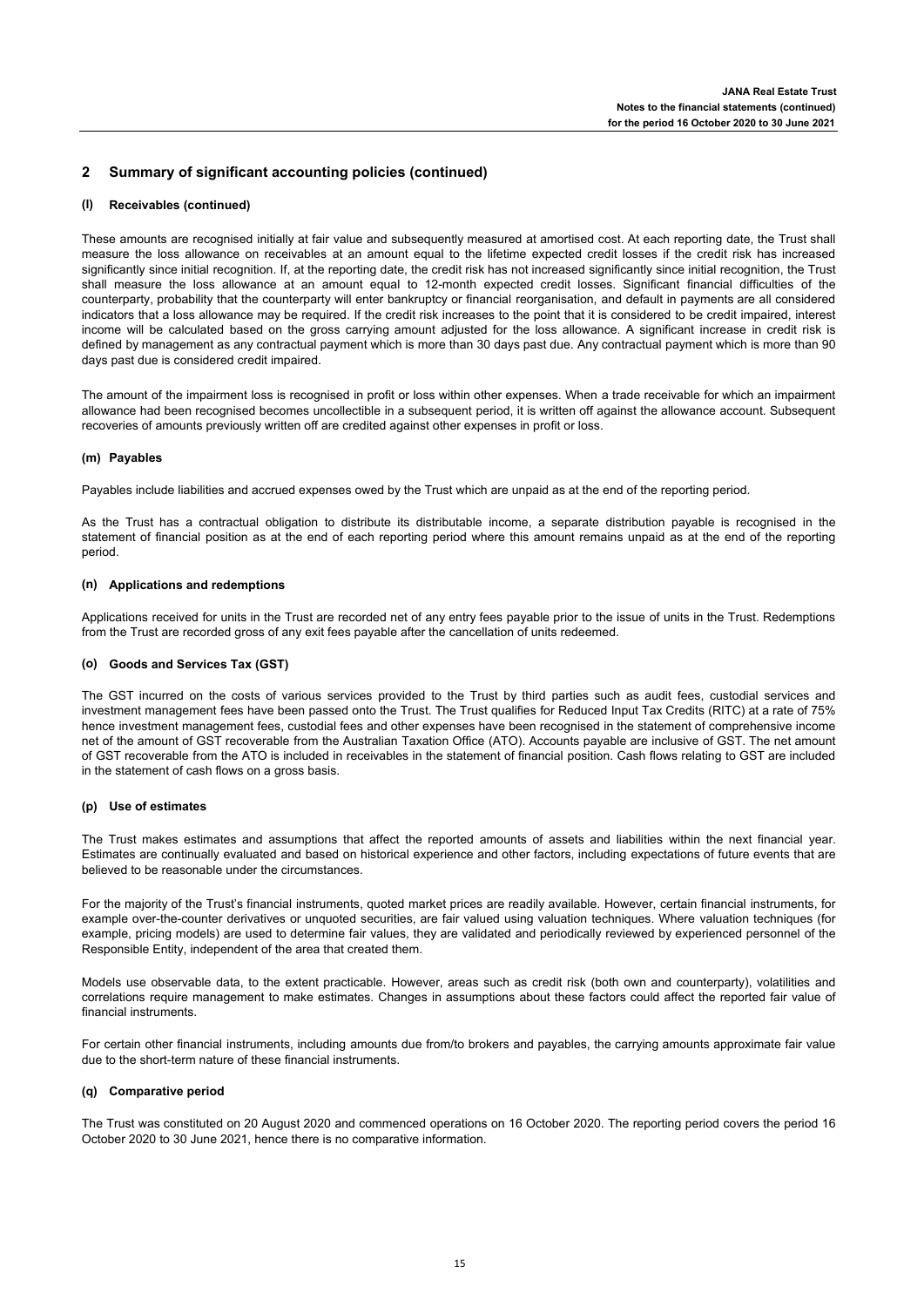### **(r) Rounding of amounts**

The Trust is an entity of the kind referred to in *ASIC Corporations (Rounding in Financial/Directors' Reports) Instrument 2016/191* and in accordance with that instrument, amounts in the financial report and directors' report have been rounded off to the nearest thousand dollars, unless otherwise stated.

#### **3 Financial risk management**

### **(a) Objectives , strategies, policies and processes**

The Trust's activities expose it to a variety of financial risks including market risk (which incorporates interest rate risk, price risk and foreign exchange risk), credit risk and liquidity risk.

The Trust's overall risk management program focuses on ensuring compliance with the Trust's Information Memorandum and seeks to maximise the returns derived for the level of risk to which the Trust is exposed. Financial risk management is carried out by an Investment Manager under policies approved by the Board of Directors of the Responsible Entity (the Board).

### **(a) Objectives , strategies, policies and processes (continued)**

The Trust uses different methods to measure different types of risk to which it is exposed. These methods include sensitivity analysis in the case of interest rate risk and ratings analysis for credit risk.

As part of its risk management strategy, the Trust uses derivatives and other investments, including forward currency contracts, to manage exposures resulting from changes in exchange rates, and exposures arising from forecast transactions. These methods are explained below.

### **(b) Market risk**

#### *(i) Interest rate risk*

Interest rate risk management is undertaken by maintaining as close to a fully invested position as possible, thus limiting the exposure of the Trust to interest rate risk.

### *(ii) Price risk*

The Trust is exposed to price risk on equity securities listed or quoted on recognised securities exchanges. Price risk arises from investments held by the Trust for which prices in the future are uncertain. Where non-monetary financial instruments are denominated in currencies other than the Australian dollar, the price in the future will also fluctuate because of changes in foreign exchange rates which are considered a component of price risk.

The underlying investments of the Trust are infrequently repriced and generally not traded on recognised exchanges. Whilst this in itself helps mitigate price risk, the Investment Manager further manages this risk by diversifying the overall portfolio into markets and assets that are not closely correlated. Further, the Investment Manager will generally only invest into assets into which it has formed the view that upside value has either not been recognised or can be created, thereby providing cushion against adverse market movements.

The Investment Manager continues to monitor the impact of COVID-19 and take appropriate action to reduce the volatility and negative impacts on the Fund.

The table at Note 3(c) summarises the sensitivities of the Trust's assets and liabilities to price risk. The analysis is based on the assumption that the markets in which the Trust invests moves by +/- 10%.

### *(iii) Foreign exchange risk*

The Fund is not exposed to significant risks from movements in foreign exchange rates as there are no financial assets and liabilities denominated in foreign currencies.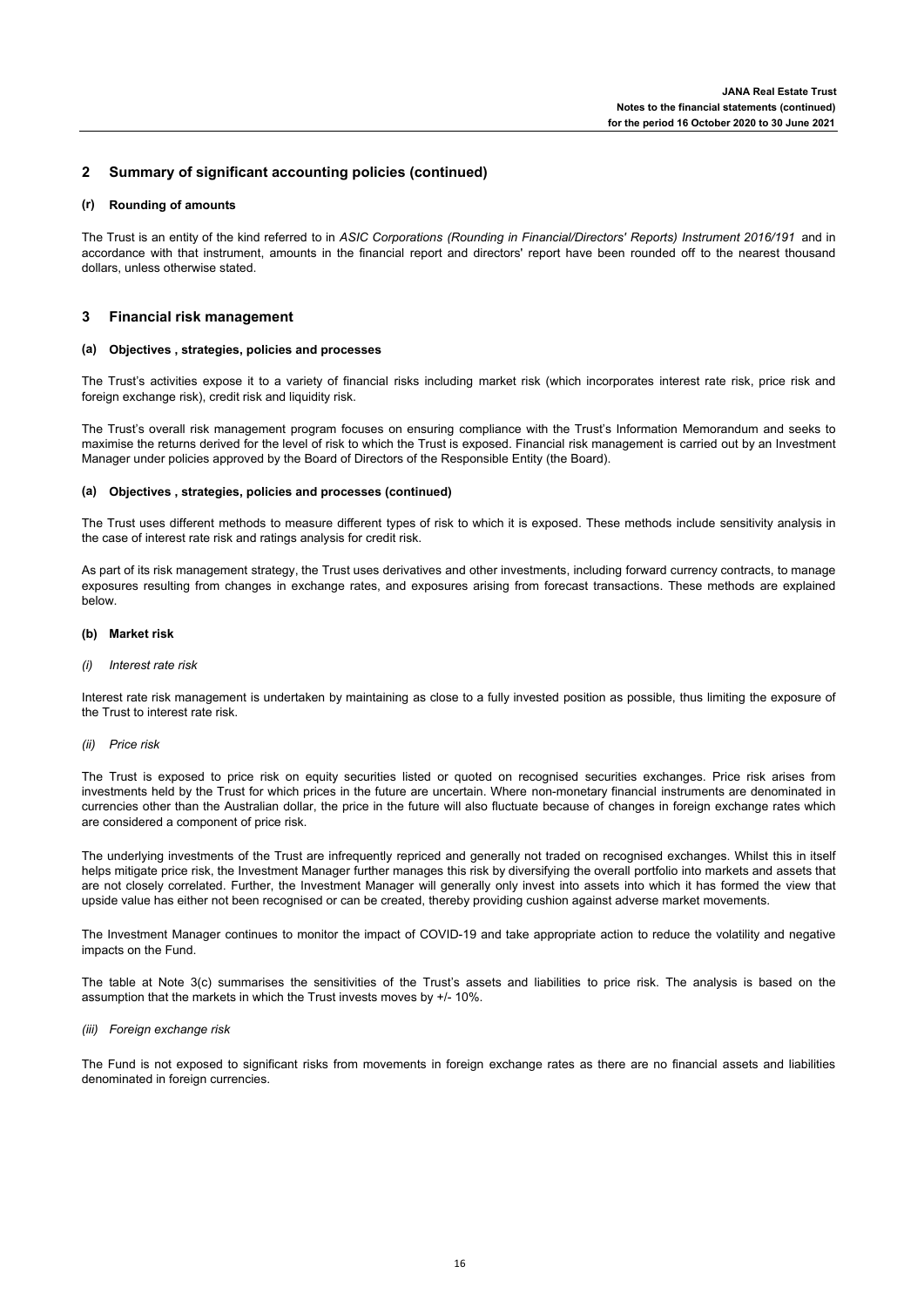#### **3 Financial risk management (continued)**

#### **(c) Summarised sensitivity analysis**

The following table summarises the sensitivity of the Trust's operating profit and net assets attributable to unitholders to market risks. The reasonably possible movements in the risk variables have been determined based on management's best estimate, having regard to a number of factors, including historical levels of changes in foreign exchange rates, interest rates and the historical correlation of the Trust's investments with the relevant benchmark and market volatility. However, actual movements in the risk variables may be greater or less than anticipated due to a number of factors, including unusually large market movements resulting from changes in the performance of and/or correlation between the performances of the economies, markets and securities in which the Trust invests. As a result, historic variations in risk variables should not be used to predict future variances in the risk variables.

|                    | Impact on operating profit/net assets attributable to unitholders |  |
|--------------------|-------------------------------------------------------------------|--|
|                    | <b>Price risk</b>                                                 |  |
|                    | Increase/(decrease)                                               |  |
|                    | +10%/(10%)                                                        |  |
|                    | \$'000                                                            |  |
| As at 30 June 2021 | (7, 940)<br>7.940                                                 |  |
|                    |                                                                   |  |

### **(d) Credit risk**

Credit risk is the risk that one party to a financial instrument will cause a financial loss for the other party by failing to discharge an obligation.

The Trust holds no collateral as security or any other credit enhancement. The maximum exposure to credit risk at the end of each reporting period is the carrying amount of the financial assets. None of these assets are impaired nor past their due date.

### *(i) Settlement of securities transactions*

All transactions in fixed income securities are settled/paid for upon delivery using approved brokers. The risk of default is considered low, as delivery of securities sold is only made once the broker has received payment. Payment is made once the securities purchased have been received by the broker. The trade will fail if either party fails to meet its obligations.

### *(ii) Cash and cash equivalents*

The exposure to credit risk for cash and cash equivalents is low as all counterparties have a rating of AA (as determined by Standard and Poor's/Moody's) or higher.

*(iii) Other*

The Trust is not materially exposed to credit risk on other financial assets.

*(iv) Maximum exposure to credit risk*

The maximum exposure to credit risk before any credit enhancements at the end of each reporting period is the carrying amount of the financial assets. None of these assets are impaired nor past due but not impaired.

### **(e) Liquidity risk**

Liquidity risk is the risk that the Trust may not be able to generate sufficient cash resources to settle its obligations in full as they fall due or can only do so on terms that are materially disadvantageous.

In accordance with the Trust's policy, the Responsible Entity monitors the Trust's liquidity position on a daily basis. The Trust's policy is reviewed annually. In order to manage the Trust's overall liquidity, the responsible entity has the discretion to reject an application for units and to defer or adjust redemption of units if the exercise of such discretion is in the best interests of unitholders. The Trust did not reject or withhold any redemptions during 2021.

The Trust's Constitution provides for daily application and redemption of units and it is therefore exposed to liquidity risk of meeting unitholder redemptions at any time. Units are redeemed on demand at the unitholder's option. At 30 June 2021, net assets attributable to unitholders was \$79,318,188.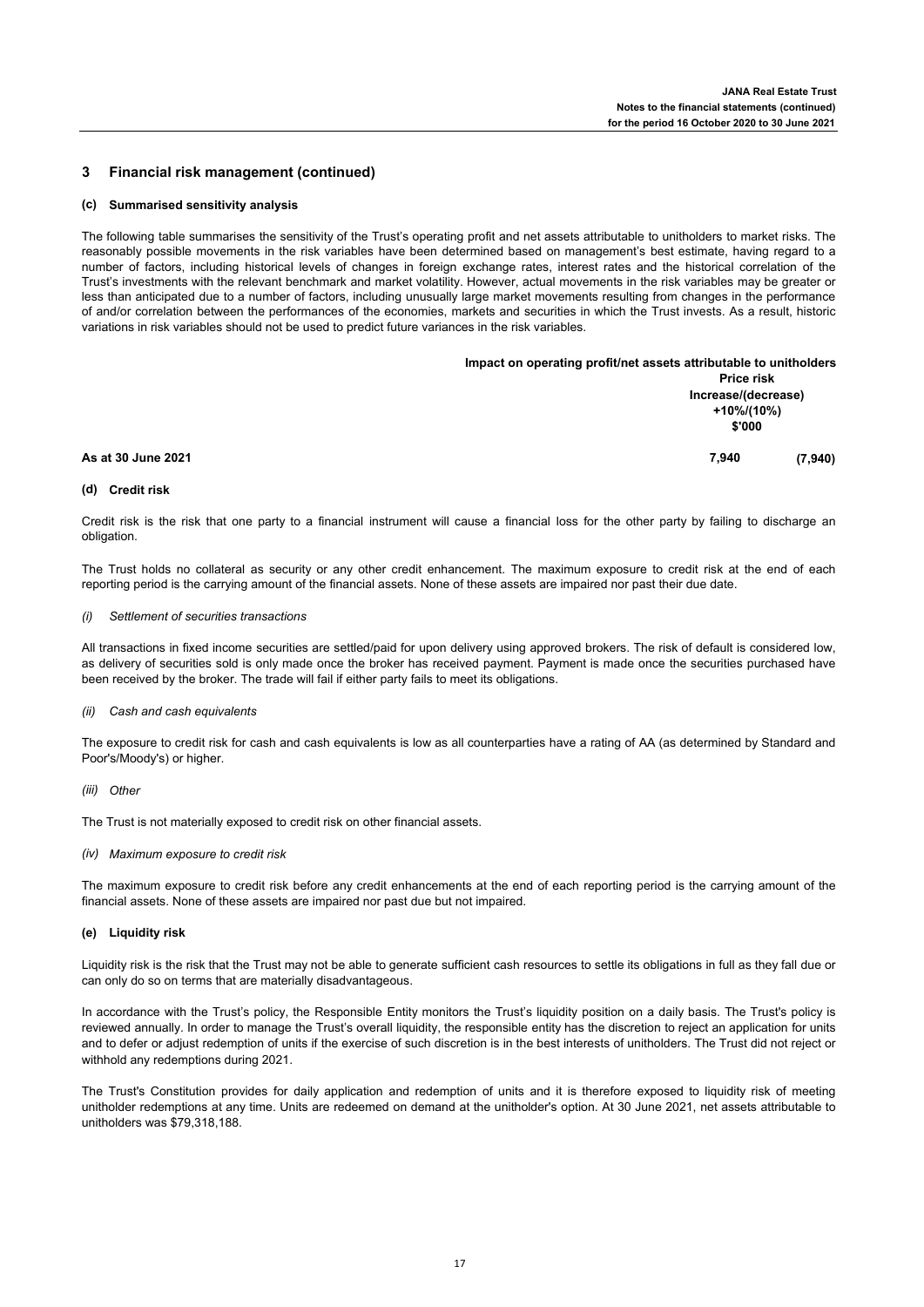#### **3 Financial risk management (continued)**

### **(e) Liquidity risk (continued)**

### *(i) Maturities of non-derivative financial liabilities*

The table below analyses the Trust's non-derivative financial liabilities into relevant maturity groupings based on the remaining period at reporting date to the contractual maturity date. The amounts in the table are the contractual undiscounted cash flows.

|                              | Less than<br>1 month | 1 to 6<br>months | 6 to 12<br>months | Over 12<br>months | <b>Total</b> |
|------------------------------|----------------------|------------------|-------------------|-------------------|--------------|
| As at 30 June 2021           | \$'000               | \$'000           | \$'000            | \$'000            | \$'000       |
| Distributions payable        | 833                  | ۰                | ۰                 |                   | 833          |
| Payables                     | 37                   |                  |                   |                   | 37           |
| <b>Contractual cashflows</b> | 870                  |                  |                   |                   | 870          |

### **4 Fair value measurement**

The Trust measures and recognises financial assets and liabilities at fair value through profit or loss on a recurring basis.

The Trust has no assets or liabilities measured at fair value on a non-recurring basis in the current reporting period.

### **Fair value hierarchy**

Classification of financial assets and financial liabilities

The Trust classifies fair value measurements using a fair value hierarchy that reflects the subjectivity of the inputs used in making the measurements. The fair value hierarchy has the following levels:

- Quoted prices (unadjusted) in active markets for identical assets or liabilities (Level 1);
- Inputs other than quoted prices included within level 1 that are observable for the asset or liability, either directly or indirectly (Level 2); and
- Inputs for the asset or liability that are not based on observable market data (unobservable inputs) (Level 3).

The Trust values its investments in accordance with the accounting policies set out in Note 2 to the financial statements. For the majority of its investments, the Trust relies on information provided by independent pricing services for the valuation of its investments.

### **(a) Fair value in an inactive or unquoted market (Level 2 and Level 3)**

The fair value of financial assets and liabilities that are not traded in an active market is determined using valuation techniques. These include the use of recent arm's length market transactions, reference to the current fair value of a substantially similar other instrument, discounted cash flow techniques, option pricing models or any other valuation technique that provides a reliable estimate of prices obtained in actual market transactions.

Where discounted cash flow techniques are used, estimated future cash flows are based on best estimates and the discount rate used is a market rate at the end of the reporting period applicable for an instrument with similar terms and conditions.

For other pricing models, inputs are based on market data at the end of the reporting period. Fair values for unquoted investments are estimated, if possible, using applicable price/earnings ratios for similar listed companies adjusted to reflect the specific circumstances of the issuer.

The fair value of derivatives that are not exchange traded is estimated at the amount that the Trust would receive or pay to terminate the contract at the end of reporting period taking into account current market conditions (volatility and appropriate yield curve) and the current creditworthiness of the counterparties. The foreign currency contracts are valued at the forward rate.

Some of the inputs to these models may not be market observable and are therefore estimated based on assumptions.

The output of a model is always an estimate or approximation of a value that cannot be determined with certainty, and valuation techniques employed may not fully reflect all factors relevant to the positions the Trust holds. Valuations are therefore adjusted, where appropriate, to allow for additional factors including liquidity risk and counterparty risk.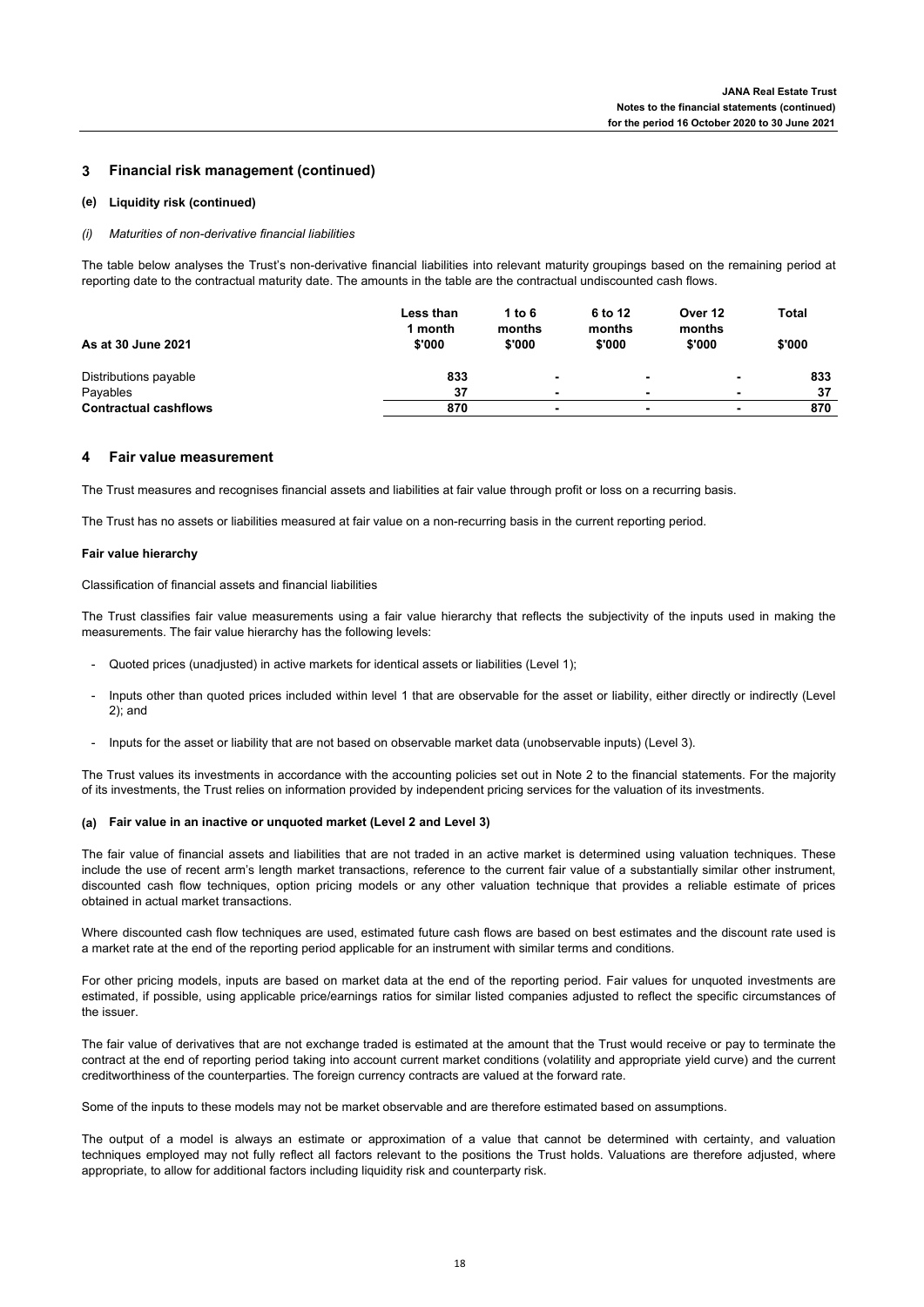### **4 Fair value measurement (continued)**

### **(a) Fair value in an inactive or unquoted market (Level 2 and Level 3) (continued)**

The carrying value less impairment provision of other receivables and payables are assumed to approximate their fair values. The fair value of financial liabilities for disclosure purposes is estimated by discounting the future contractual cash flows at the current market interest rate that is available to the Trust for similar financial instruments.

The following table presents the Trust's financial assets and liabilities measured and recognised at fair value according to the fair value hierarchy at 30 June 2021:

| As at 30 June 2021            | Level 1<br>\$'000 | Level 2<br>\$'000 | Level 3<br>\$'000 | Total<br>\$'000 |
|-------------------------------|-------------------|-------------------|-------------------|-----------------|
| <b>Financial assets</b>       |                   |                   |                   |                 |
| Unlisted unit trusts          | ۰                 | 79.398            |                   | 79.398          |
| <b>Total financial assets</b> |                   | 79.398            |                   | 79,398          |

#### **5 Net gains/(losses) on financial instruments at fair value through profit or loss**

Net gains/(losses) recognised in relation to financial assets and liabilities at fair value through profit or loss:

|                                                                                        | For the period |  |
|----------------------------------------------------------------------------------------|----------------|--|
|                                                                                        | 16 October     |  |
|                                                                                        | 2020           |  |
|                                                                                        | to             |  |
|                                                                                        | 30 June        |  |
|                                                                                        | 2021           |  |
|                                                                                        | \$'000         |  |
| <b>Financial assets</b>                                                                |                |  |
| Net unrealised gain/(loss) on financial assets at fair value through profit or loss    | 2,493          |  |
| Net gains/(losses) on financial assets at fair value through profit or loss            | 2,493          |  |
| Total net gains/(losses) on financial instruments at fair value through profit or loss | 2,493          |  |
|                                                                                        |                |  |

## **6 Auditor's remuneration**

During the period the following fees were paid or payable for services provided by the auditor of the Trust:

|                                                           | For the period |
|-----------------------------------------------------------|----------------|
|                                                           | 16 October     |
|                                                           | 2020           |
|                                                           | to             |
|                                                           | 30 June        |
| PricewaterhouseCoopers Australia firm                     | 2021           |
|                                                           | \$             |
| Audit and other assurance services                        |                |
| Audit and review of financial statements                  | 12,500         |
| Audit of compliance plan                                  | 7,500          |
| Total remuneration for audit and other assurance services | 20,000         |
| <b>Taxation services</b>                                  |                |
| <b>Taxation services</b>                                  | 4,000          |
| Total remuneration for taxation services                  | 4,000          |
| <b>Total remuneration of PricewaterhouseCoopers</b>       | 24.000         |

The fees for audit, other assurance services and non-audit services are paid by the Responsible Entity out of the administration fees that they earn.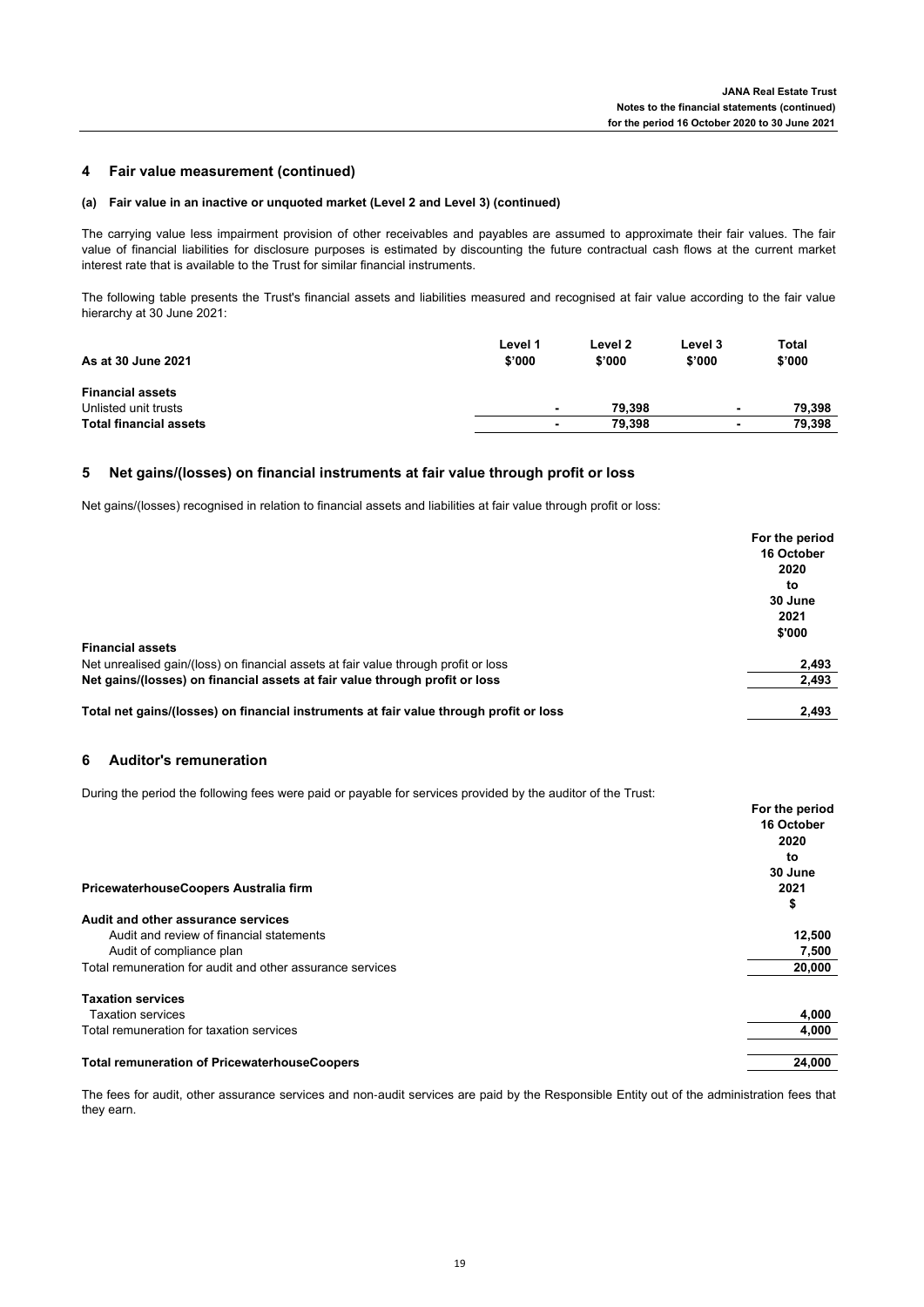# **7 Distribution to unitholders**

The distributions declared during the period were as follows:

|                                                                  | For the period<br>16 October<br>2020<br>to |            |
|------------------------------------------------------------------|--------------------------------------------|------------|
|                                                                  | 30 June<br>2021                            |            |
|                                                                  | \$'000                                     | <b>CPU</b> |
| <b>Distributions</b><br>June (payable)                           | 833                                        | 1.0884     |
| <b>Total distributions</b>                                       | 833                                        | 1.0884     |
|                                                                  |                                            |            |
| <b>Cash and cash equivalents</b><br>8                            |                                            |            |
|                                                                  |                                            | As at      |
|                                                                  |                                            | 30 June    |
|                                                                  |                                            | 2021       |
|                                                                  |                                            | \$'000     |
| Cash at bank                                                     |                                            | 38         |
| Total cash and cash equivalents                                  |                                            | 38         |
|                                                                  |                                            |            |
| Financial instruments at fair value through profit or loss<br>9  |                                            |            |
|                                                                  |                                            | As at      |
|                                                                  |                                            | 30 June    |
|                                                                  |                                            | 2021       |
|                                                                  |                                            | \$'000     |
| <b>Financial assets</b><br>Unlisted unit trusts                  |                                            | 79,398     |
| Total financial assets at fair value through profit or loss      |                                            | 79,398     |
|                                                                  |                                            |            |
| Total financial instruments at fair value through profit or loss |                                            | 79,398     |
|                                                                  |                                            |            |
| 10 Receivables                                                   |                                            |            |
|                                                                  |                                            | As at      |
|                                                                  |                                            | 30 June    |
|                                                                  |                                            | 2021       |
|                                                                  |                                            | \$'000     |
| Dividends receivable                                             |                                            | 746        |
| <b>GST</b> receivable                                            |                                            | 6          |
| <b>Total receivables</b>                                         |                                            | 752        |
|                                                                  |                                            |            |
| 11 Payables                                                      |                                            |            |
|                                                                  |                                            | As at      |
|                                                                  |                                            | 30 June    |
|                                                                  |                                            | 2021       |
|                                                                  |                                            | \$'000     |
| Management fees payable                                          |                                            | 33         |
| Administration fees payable                                      |                                            | 4          |
| <b>Total payables</b>                                            |                                            | 37         |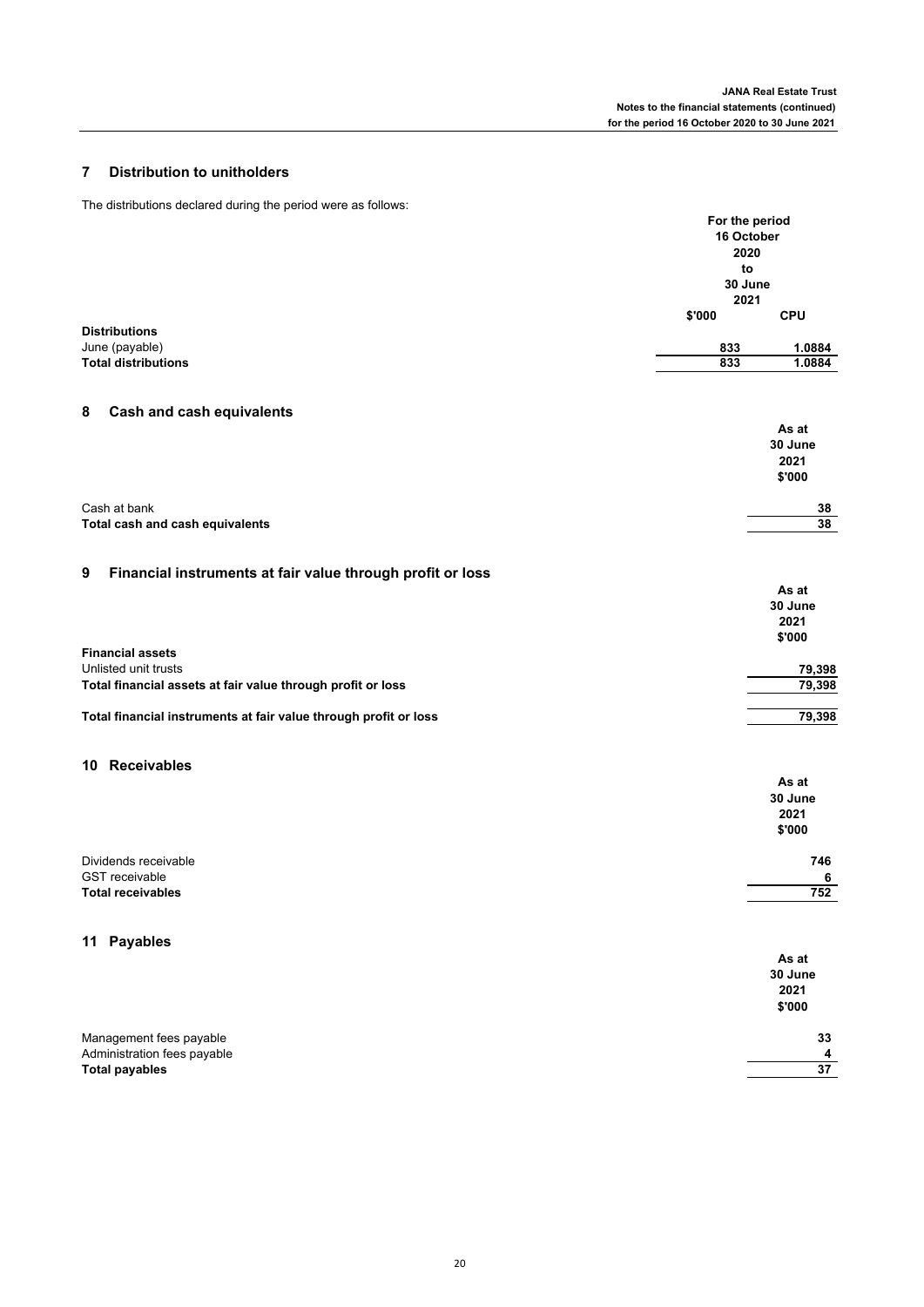### **12 Net assets attributable to unitholders**

Movements in the number of units and net assets attributable to unitholders during the period were as follows:

|                                        |              | For the period        |  |
|----------------------------------------|--------------|-----------------------|--|
|                                        |              | 16 October            |  |
|                                        |              | 2020<br>to<br>30 June |  |
|                                        |              |                       |  |
|                                        |              |                       |  |
|                                        | 2021         |                       |  |
|                                        | <b>Units</b> | <b>Dollars</b>        |  |
| Net assets attributable to unitholders |              | \$'000                |  |
| Opening balance                        | ۰            |                       |  |
| Applications                           | 76,549,754   | 76,825                |  |
| Distributions paid and payable         | ۰            | (833)                 |  |
| Profit/(loss) for the period           | ۰            | 3,326                 |  |
| <b>Closing balance</b>                 | 76,549,754   | 79,318                |  |

As stipulated within the Trust's Constitution, each unit represents a right to an individual share in the Trust and does not extend to a right in the underlying assets of the Trust. There are no separate classes of units and each unit has the same rights attaching to it as all other units of the Trust.

### **Capital risk management**

The Trust manages its net assets attributable to unitholders as capital. The amount of net assets attributable to unitholders can change significantly on a daily basis as the Trust is subject to daily applications and redemptions at the discretion of unitholders.

The Trust monitors the level of daily applications and redemptions relative to the liquid assets in the Trust. The Trust's strategy is to hold a certain portion of the net assets attributable to unitholders in liquid investments. Liquid assets include cash and cash equivalents. Under the terms of the Trust's Constitution, the Responsible Entity has the discretion to reject an application for units and to defer or adjust a redemption of units, if the exercise of such discretion is in the best interests of unitholders.

### **13 Related party transactions**

The Responsible Entity and Investment Manager of JANA Real Estate Trust is Channel Investment Management Limited.

Channel Investment Management Limited has appointed JANA Investment Advisers Pty Ltd as the Adviser of the Trust and Mainstream Fund Services Pty Ltd to act as Administrator for the Trust. Citibank N.A. is the Custodian of the Trust.

The following fees are charged by the Responsible Entity:

### *(i) Management fee*

The Trust's Constitution permits the Responsible Entity to charge a management fee of up to 0.50% per annum (including GST less stamp duty and RITC) of the net asset value of the Trust. From this, the Responsible Entity pays JANA Investment Advisers Pty Ltd a fee for acting as the Adviser to the Trust.

The management fee is calculated and accrued daily and is paid monthly in arrears.

### *(ii) Administration fee*

Administration fee is charged by the Responsible Entity for administering the Trust. The maximum administration fee is 0.05% per annum (including GST less stamp duty and RITC) of the net asset value of the Trust for Class A Units and is calculated and accrued daily and paid monthly in arrears.

The administration fees for Channel Investment Management Limited are payable by the Trust.

This fee covers the costs and expenses of providing administration services to the Trust. These costs and expenses include registry, administration, custodial and compliance, excluding extraordinary expenses.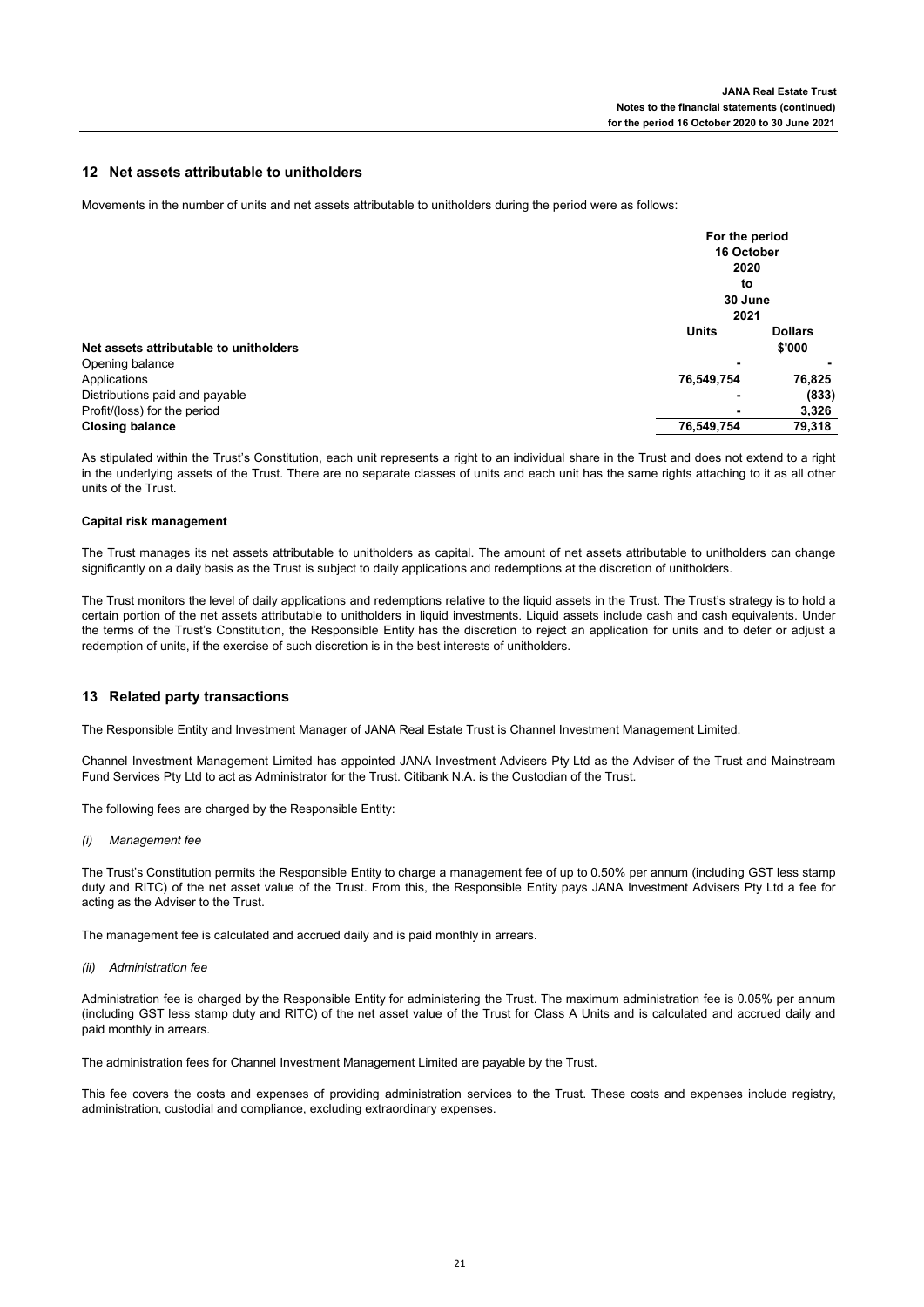### **13 Related party transactions (continued)**

The transactions during the period and amounts payable at period end between the Trust and the Responsible Entity were as follows:

|                                                                                        | For the period<br>16 October<br>2020<br>to<br>30 June<br>2021<br>\$ |
|----------------------------------------------------------------------------------------|---------------------------------------------------------------------|
| Management fees for the period paid by the Trust to the Responsible Entity             | 111,773.92                                                          |
| Administration fees for the period paid by the Trust to the Responsible Entity         | 11,177.39                                                           |
| Aggregate amounts payable to the Responsible Entity at the end of the reporting period | 36.717.05                                                           |

### **(a) Key management personnel**

*Responsible Entity and Investment Manager*

The key management personnel of Channel Investment Management Limited at any time during the financial period are as follows:

**Name** Mr G Holding Ms K Youhanna Mr S Jordan

### **(b) Related party unit holdings**

Parties related to the Trust (including Channel Investment Management Limited, its related parties and other schemes managed by Channel Investment Management Limited and the Investment Manager) did not hold any units in the Trusts.

### **(c) Key management personnel compensation**

Key management personnel are paid by Channel Capital Pty Ltd, the parent entity of Channel Investment Management Limited. Payments made from the Trust to Channel Investment Management Limited do not include any amounts directly attributable to key management personnel remuneration.

### **(d) Key management personnel loan disclosures**

The Trust has not made, guaranteed or secured, directly or indirectly, any loans to the key management personnel or their personally related entities at any time during the reporting period.

### **(e) Other transactions within the Trust**

From time to time directors of Channel Investment Management Limited or their director related entities, may invest in or withdraw from the Trust. These investments or withdrawals are on the same terms and conditions as those entered into by other Trust investors and are trivial in nature.

Apart from those details disclosed in this note, no key management personnel of the Responsible Entity have entered into a material contract with the Trust during the period and there were no material contracts involving directors' interests existing at period end.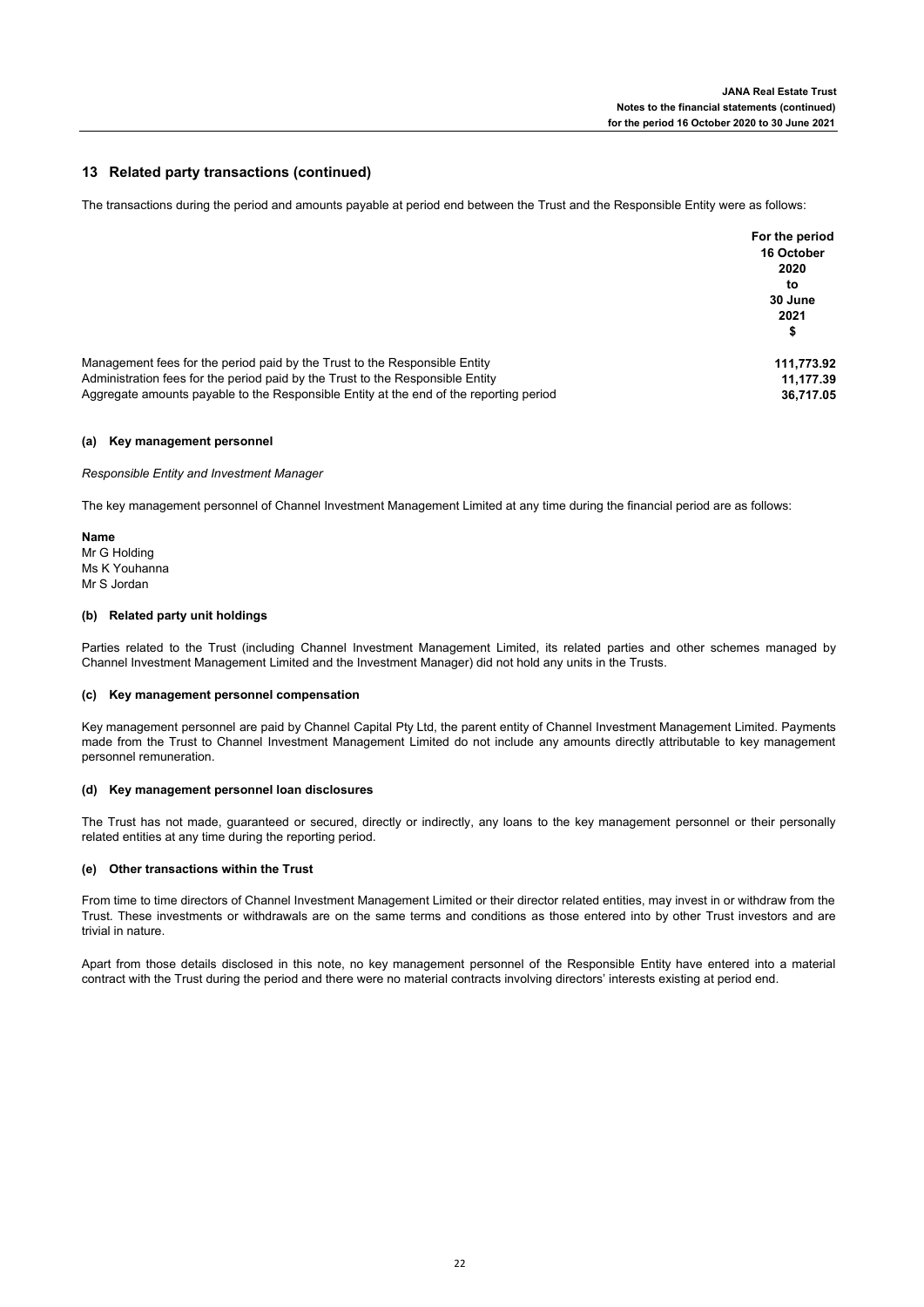# **14 Reconciliation of profit/(loss) to net cash inflow/(outflow) from operating activities**

|                                                                                               | For the period |
|-----------------------------------------------------------------------------------------------|----------------|
|                                                                                               | 16 October     |
|                                                                                               | 2020           |
|                                                                                               | to             |
|                                                                                               | 30 June        |
|                                                                                               | 2021           |
|                                                                                               | \$'000         |
| Reconciliation of profit/(loss) to net cash inflow/(outflow) from operating activities<br>(a) |                |
| Profit/(loss) for the period                                                                  | 3,326          |
| Proceeds from sale of financial instruments at fair value through profit or loss              | 130            |
| Purchase of financial instruments at fair value through profit or loss                        | (15, 210)      |
| Net (gains)/losses on financial instruments at fair value through profit or loss              | (2, 493)       |
| Effects of foreign currency exchange rate changes on cash and cash equivalents                |                |
| (Increase)/decrease in receivables                                                            | (752)          |
| Increase/(decrease) in payables                                                               | 37             |
| Net cash inflow/(outflow) from operating activities                                           | (14, 962)      |
| Non-cash financing activities<br>(b)                                                          |                |
| In-specie distributions received from another fund                                            | 61,825         |
| Total non-cash financing activities                                                           | 61,825         |

# **15 Events occurring after the reporting period**

No significant events have occurred since the end of the period which would impact on the financial position of the Trust as disclosed in the statement of financial position as at 30 June 2021 or on the results and cash flows of the Trust for the period ended on that date.

# **16 Contingent assets and liabilities and commitments**

There are no outstanding contingent assets, liabilities or commitments as at 30 June 2021.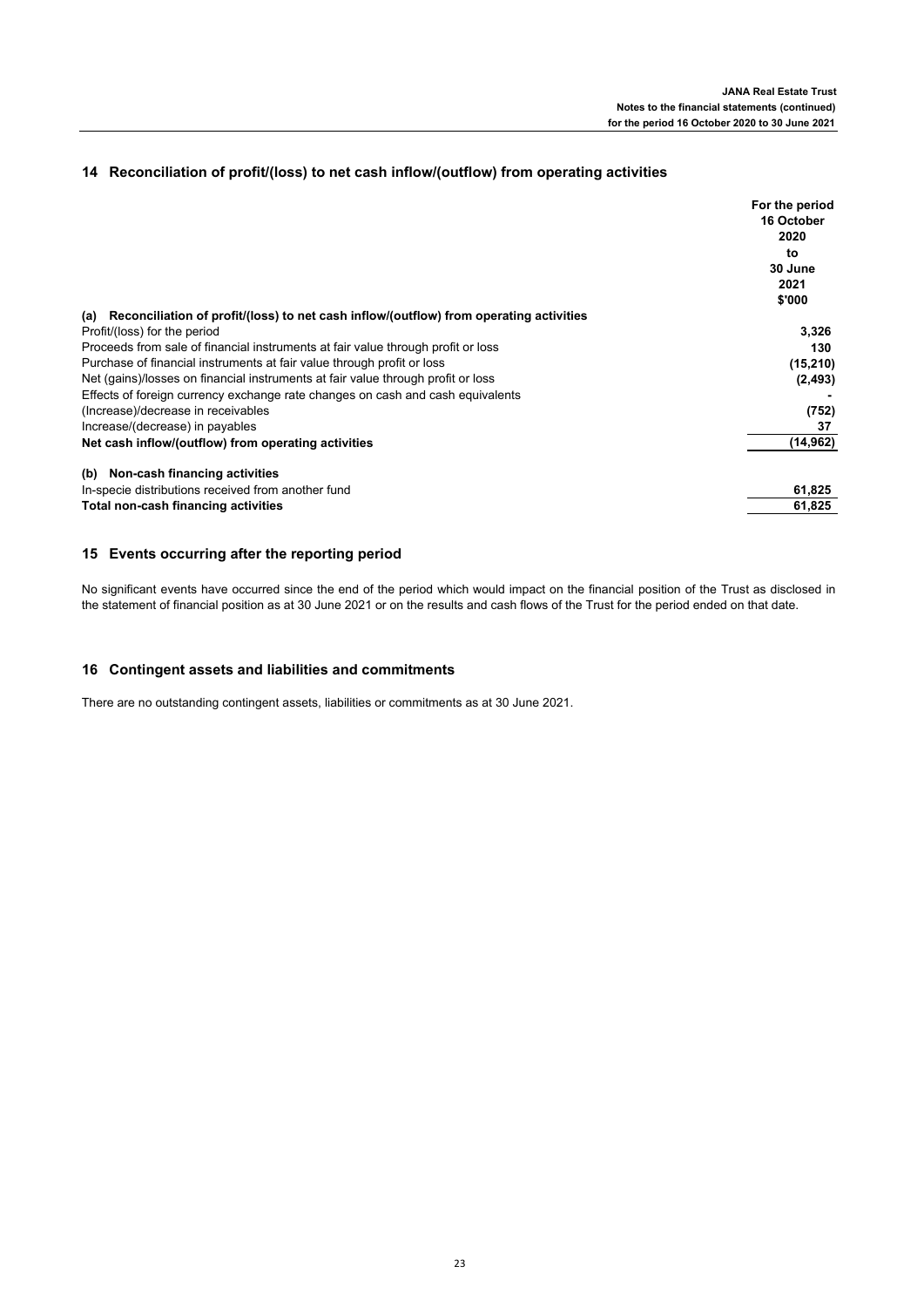### **Directors' declaration**

In the opinion of the Directors of the Responsible Entity:

- (a) the financial statements and notes set out on pages 6 to 23 are in accordance with the *Corporations Act 2001,* including:
	- (i) complying with Australian Accounting Standards, the *Corporations Regulations 2001* and other mandatory professional reporting requirements; and
	- (ii) giving a true and fair view of the Trust's financial position as at 30 June 2021 and of its performance for the period ended on that date.
- (b) there are reasonable grounds to believe that the Trust will be able to pay its debts as and when they become due and payable.

Note 2(a) confirms that the financial statements also comply with International Financial Reporting Standards as issued by the International Accounting Standards Board.

This declaration is made in accordance with a resolution of the Directors.

Settoldy

Mr G Holding Director Channel Investment Management Limited

Brisbane 28 September 2021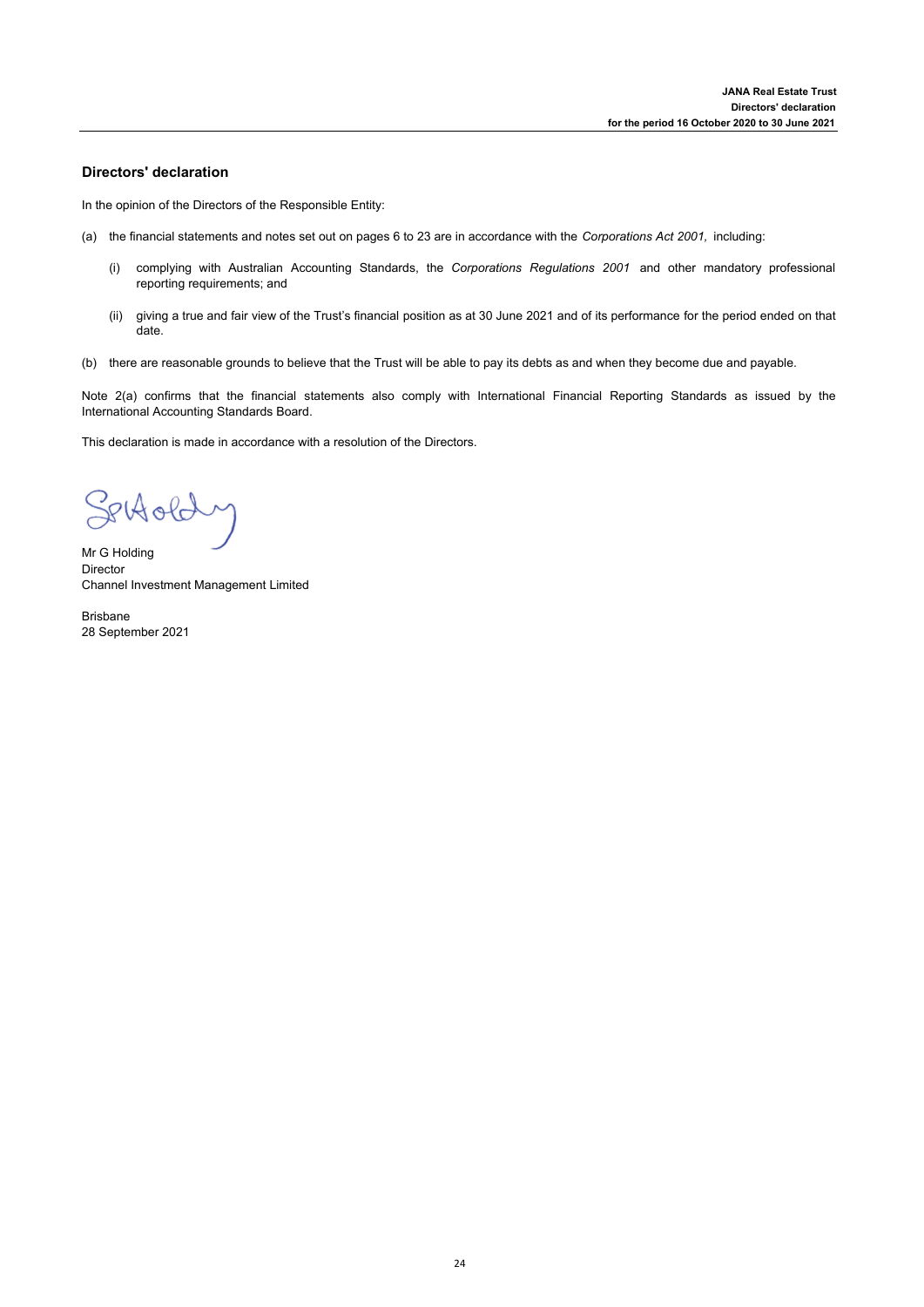

# *Independent auditor's report*

To the Unitholders of JANA Real Estate Trust

# *Our opinion*

# In our opinion:

The accompanying financial report of JANA Real Estate Trust (the Registered Scheme) is in accordance with the *Corporations Act 2001*, including:

- (a) giving a true and fair view of the Registered Scheme's financial position as at 30 June 2021 and of its financial performance for the period 16 October 2020 to 30 June 2021.
- (b) complying with Australian Accounting Standards and the *Corporations Regulations 2001*.

# *What we have audited*

The financial report comprises:

- the statement of financial position as at 30 June 2021
- the statement of comprehensive income for the period 16 October 2020 to 30 June 2021
- the statement of changes in equity for the period 16 October 2020 to 30 June 2021
- the statement of cash flows for the period 16 October 2020 to 30 June 2021
- the notes to the financial statements, which include significant accounting policies and other explanatory information
- the declaration of the Directors of the Responsible Entity.

# *Basis for opinion*

We conducted our audit in accordance with Australian Auditing Standards. Our responsibilities under those standards are further described in the *Auditor's responsibilities for the audit of the financial report* section of our report.

We believe that the audit evidence we have obtained is sufficient and appropriate to provide a basis for our opinion.

# *Independence*

We are independent of the Registered Scheme in accordance with the auditor independence requirements of the *Corporations Act 2001* and the ethical requirements of the Accounting Professional & Ethical Standards Board's APES 110 *Code of Ethics for Professional Accountants (including Independence Standards)* (the Code) that are relevant to our audit of the financial report in Australia. We have also fulfilled our other ethical responsibilities in accordance with the Code.

# *Other information*

The Directors of the Responsible Entity are responsible for the other information. The other information comprises the information included in the annual report for the period 16 October 2020 to 30 June 2021 , but does not include the financial report and our auditor's report thereon.

*PricewaterhouseCoopers, ABN 52 780 433 757 480 Queen Street, BRISBANE QLD 4000, GPO Box 150, BRISBANE QLD 4001 T: +61 7 3257 5000, F: +61 7 3257 5999, www.pwc.com.au*

Liability limited by a scheme approved under Professional Standards Legislation.